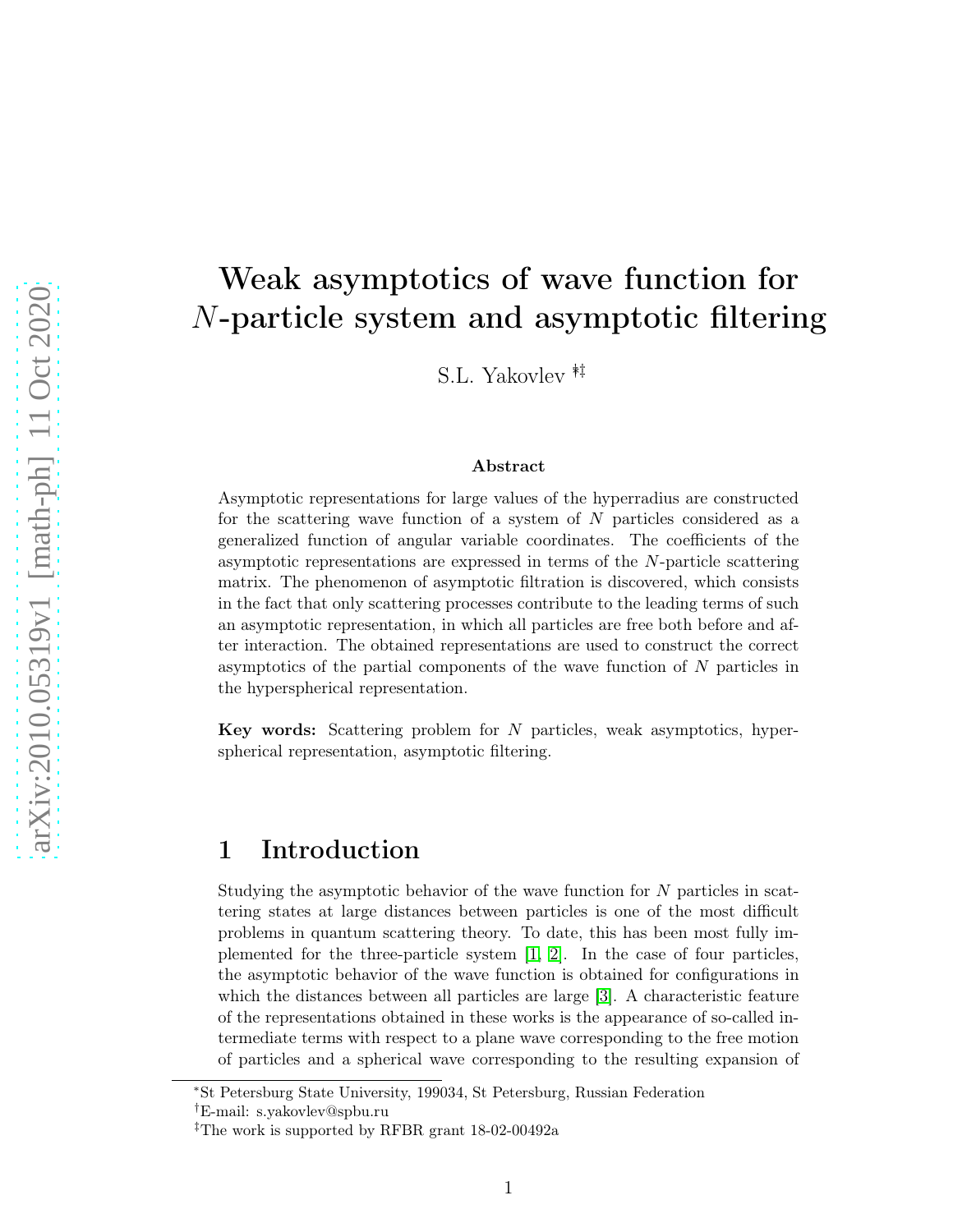all particles after interaction. These intermediate terms have different orders of asymptotic behavior in different regions of the asymptotic part of the configuration space, corresponding to the processes of successive rescattering of particles. The change in the asymptotic regime in the representations of these terms is described by special functions like the Fresnel integrals [\[1,](#page-19-0) [3\]](#page-19-2). For systems with a larger  $(N > 4)$  number of particles, the asymptotic behavior of the wave function in the complete configuration space remains insufficiently studied.

The most reliable means for finding the asymptotic behavior of wave functions in configuration space is the Fourier transform method, within which the wave function is given by the Fourier integral of the wave function in the momentum representation [\[4\]](#page-19-3). The asymptotic behavior of these integrals depends on the singularities of the wave functions in the momentum representation, which are described using the Lippmann-Schwinger integral equations (for a system of two particles) or the Faddeev-Yakubovsky equations (in the case of  $N \geq 3$ ). It was this approach that made it possible for the first time to obtain correct asymptotic representations of wave functions for systems of three and four particles in the works [\[1,](#page-19-0) [2,](#page-19-1) [3\]](#page-19-2). It should be noted that the alternative approaches of [\[5,](#page-19-4) [6\]](#page-19-5) did not allow obtaining the correct asymptotic behavior of the wave function for three particles. In this paper, we use the results obtained on the basis of the Yakubovsky integral equations in  $[4, 7, 8]$  $[4, 7, 8]$  $[4, 7, 8]$  to describe the structure of the wave function singularities of a system of N particles in the momentum representation for applying the Fourier transform method. It turned out that this method can be used to study the weak asymptotics of  $N$ -particle wave functions with sufficient completeness. In this case, weak asymptotics are understood as asymptotic representations of wave functions considered as generalized functions (distributions) of angular variables as the radial variable tends to infinity. Such asymptotic formulas are of interest both from the point of view of the general theory of systems of several quantum particles, and from a practical point of view for setting asymptotic boundary conditions for the scattering problem in the hyperspherical representation. Let us clarify the concept of weak asymptotics using the well-known example of a system of two particles. The wave function  $\psi(x, k)$  defines a regular distribution by the integral

<span id="page-1-0"></span>
$$
\psi(|x|,k,g) = \int d\hat{x} \,\psi(|x|\hat{x},k)g(\hat{x}),\tag{1}
$$

where  $x, k \in \mathbb{R}^3$ ,  $\hat{x} = x/|x| \in \mathbb{S}^2$ , and functions g can be taken from a class of infinitely differentiable functions on  $\mathbb{S}^2$ . Using asymptotics

<span id="page-1-1"></span>
$$
\psi(x,k) \sim e^{i\langle k,x \rangle} + f(|k|\hat{x},k)|x|^{-1}e^{i|k||x|}
$$

as  $|k||x| \to \infty$ , and appropriate integration by parts gives the asymptotic representation

$$
\psi(|x|, k, g) \sim \frac{2\pi i}{|k|} \left\{ \frac{e^{-i|k||x|}}{|x|} g(-\hat{k}) - \frac{e^{i|k||x|}}{|x|} S(|k|, \hat{k}; g) \right\}.
$$
 (2)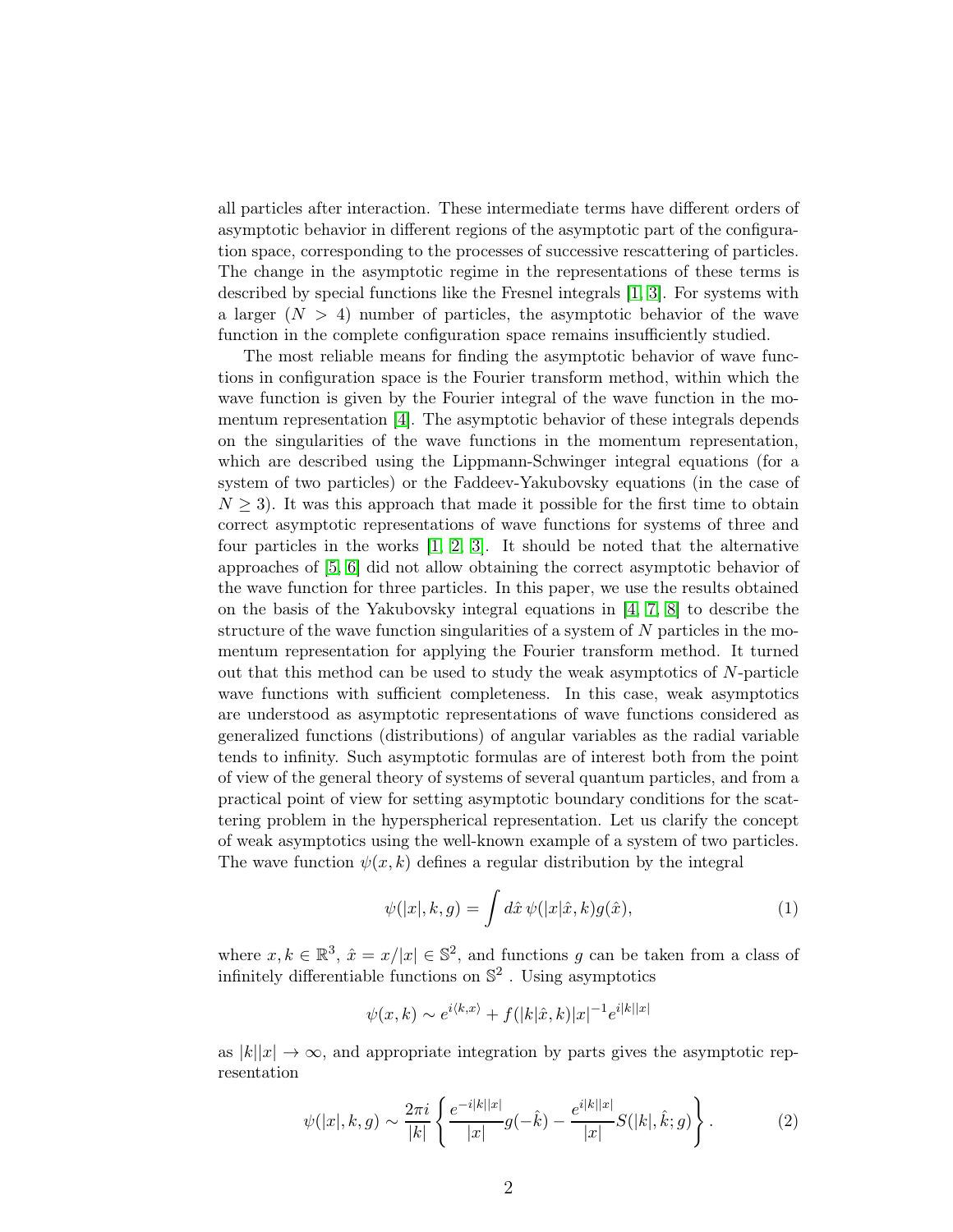Here and in what follows  $i^2 = -1$ , and the function

$$
S(|k|, \hat{k}; g) = g(\hat{k}) - \frac{|k|}{2\pi i} \int d\hat{x}' f(|k|\hat{x}', |k|\hat{k}) g(\hat{x}')
$$

is generated by the following singular kernel

<span id="page-2-1"></span>
$$
S(|k|, \hat{k}_1, \hat{k}_2) = \delta(\hat{k}_1, \hat{k}_2) - \frac{|k|}{2\pi i} f(|k|\hat{k}_1, |k|\hat{k}_2),
$$
\n(3)

where  $\delta(\hat{k}_1, \hat{k}_2)$  is the delta function on a unit sphere  $\mathbb{S}^2$ . This kernel called the s-matrix, is the restriction of the kernel of the scattering operator [\[4\]](#page-19-3) to the so-called energy surface. In the subsequent sections of the paper, a systematic generalization of these constructions is developed for the case of wave functions of a system of N particles.

The paper has the following structure. Section 2 introduces the necessary notation and gives the problem statement. Here the Jacobi coordinates for N particles and all the operators required in what follows are determined in sufficient detail, and the definitions of wave functions are also given. Section 3 describes the structure of the wave function singularities for a system of N particles in the momentum representation. This is done in most detail for the case of three particles. Section 4 is the main one, where asymptotic representations of wave functions in the weak sense are derived. The fifth section contains applications of weak asymptotics to the hyperspherical representation of the scattering problem for N particles. In the conclusion, the main results of the paper are formulated.

## <span id="page-2-0"></span>2 Formulation of the problem

This section is introductory, here we mainly follow the notations and definitions from  $[4, 7]$  $[4, 7]$  and  $[8]$ .

A quantum system of  $N \geq 3$  pairwise interacting nonrelativistic particles is considered. The nontrivial dynamics of the system is governed by the Hamiltonian of the relative motion of particles. This operator is specified with the help of translation-invariant Jacobi coordinates. The system of such coordinates is not unique and its specific representatives are classified using the partition chains [\[8\]](#page-19-7). Let us give the necessary definitions. Having numbered the particles with natural numbers from 1 to  $N$ , we then simply identify the particle by its number. Partition  $a_k$  is a certain way of dividing a system of N particles into k subsystems:  $a_k = {\omega_1, \omega_2, ..., \omega_k}, \omega_i \subset {1, 2, ...N}$  $\omega_1 \bigcup \omega_2 \bigcup ... \bigcup \omega_k = \{1, 2, ..., N\}, \omega_i \bigcap \omega_k = \emptyset, i \neq k.$  The order of the numbers of particles in the subsystems and the order of the subsystems are insignificant. Partition  $a_k$  follows  $a_l$   $(a_k \subset a_l)$  for  $k \geq l$  if:  $a_l = a_k$  for  $l = k$ , for  $k = l + 1$ for partitions  $a_l = {\omega_1, ..., \omega_{l-1}, \omega_l}$  and  $a_{l+1} = {\omega_1, ..., \omega_{l-1}, \omega'_l, \omega'_{l+1}}$  the relation  $\omega'_{l} \bigcup \omega'_{l+1} = \omega_{l}$  is executed and for  $k > l+1$  there exists a sequence of successive partitions such that  $a_k \subset a_{k-1} \subset ... \subset a_l$ . In what follows, the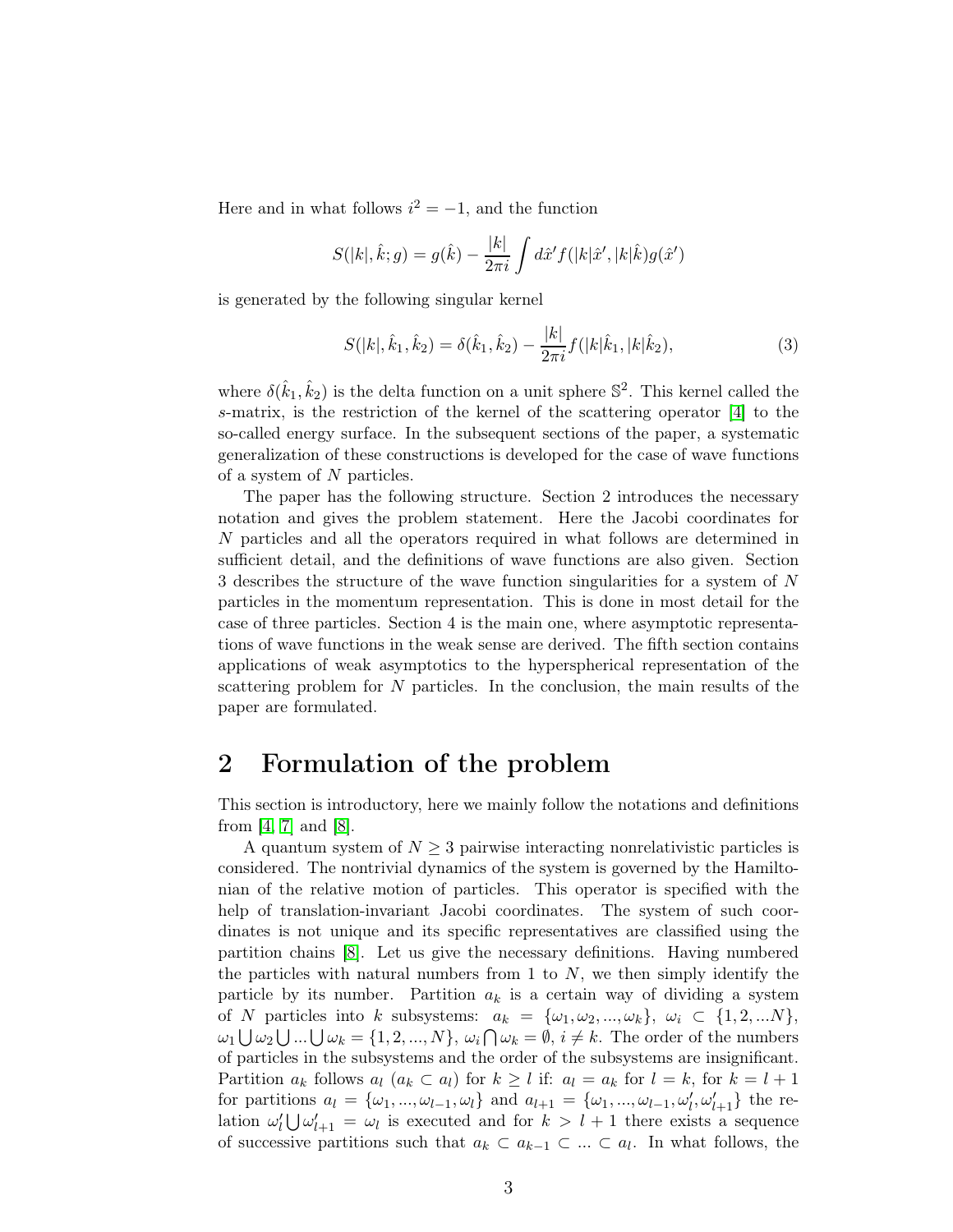same letters denote only the following one after another partitions connected by the  $\subset$  sign. A sequence of partitions of this type for  $k > l$  is called a partition chain  $A_l^k = a_k, a_{k-1}, ..., a_l$ . It is clear that in the complete chain  $A_l^N$ the extreme partitions are trivial therefore, it suffices to consider the chains  $A_l^k$  with  $2 \leq l \leq k \leq N-1$ . With these restrictions, the chain  $A_2^{N-1}$  is denoted as  $A_2$ . It is easy to calculate the total number  $n<sub>N</sub>$  of such  $A_2$  chains:  $n_N = 2^{1-N} N!(N-1)!$ . Each chain  $A_2$  is associated with a unique set of  $N-1$  Jacobi vectors  $x_{a_1}^{a_2}, x_{a_2}^{a_3}, ..., x_{a_{l-1}}^{a_l}, ..., x_{a_{N-1}}^{a_N}$  with  $x_{a_{l-1}}^{a_l} \in \mathbb{R}^3$ , which are constructed by the formulas

$$
x_{a_{l-1}}^{a_l} = \left(2\frac{M_{\omega_{l-1}}M_{\omega_l}}{M_{\omega_{l-1}}+M_{\omega_l}}\right)^{1/2} (R_{\omega_{l-1}}-R_{\omega_l}).
$$

Here the subsystems  $\omega_{l-1}$  and  $\omega_l$  are determined by the following partitions  $a_{l-1} = \{\omega_1, ..., \omega_{l-2}, \omega'_{l-1}\}\$ and  $a_l = \{\omega_1, ..., \omega_{l-2}, \omega_{l-1}, \omega_l\}\$ , such that  $\omega'_{l-1} =$  $ω_{l-1}$  ∪ $ω_l$ . The masses  $M_{ω_k}$  of the subsystems and the radius vectors of their centers of mass  $R_{\omega_k}$  are given by the formulas

$$
M_{\omega_k} = \sum_{j \in \omega_k} m_j, \quad R_{\omega_k} = M_{\omega_k}^{-1} \sum_{j \in \omega_k} m_j r_j
$$

in terms of masses  $m_j$  and radius vectors  $r_j$  of particles. A set of  $N-1$  vectors  $x_{a_1}^{a_2}, x_{a_2}^{a_3},..., x_{a_{l-1}}^{a_l},..., x_{a_{N-1}}^{a_N}$  defines a point  $X_{A_2}$  in  $\mathbb{R}^d$  with  $d = 3(N-1)$ . When it is required to emphasize that this is precisely the configuration space of the relative motion of N particles, we denote it  $\mathbb{R}_c^d$ . For further it is useful to group Jacobi vectors into two groups of vectors  $x_{a_l} = \{x_{a_l}^{a_{l+1}}...x_{a_{N-1}}^{a_N}\} \in \mathbb{R}^{3(N-l)}$  being internal with respect to the partition  $a_l$  and  $y_{a_l} = \{x_{a_1}^{a_2}, x_{a_2}^{a_3}, ..., x_{a_{l-1}}^{a_l}\} \in \mathbb{R}^{3(l-1)}$ being external with respect to the partition  $a_l$  and such that  $X_{A_2} = \{x_{a_l}, y_{a_l}\}.$ In turn, the vectors forming  $x_{a_i}$  can also be divided into two groups  $x_{a_i} =$  ${x_{a_i}^{a_{i+1}}...x_{a_{N-1}}^{a_N}}$  being internal with respect to the partition  $a_i \subset a_l$  and  $y_{a_i a_l} =$  ${x_{a_l}^{a_{l+1}}, x_{a_{l+1}}^{a_{l+2}},..., x_{a_{i-1}}^{a_i}}$  being external with respect to the partition  $a_i$ , but internal with respect to the partition  $a_l$ . The introduced coordinates allow for a more detailed grouping of Jacobi vectors with respect to the pair of partitions  $a_i \subset a_l$ , such that  $x_{a_l} = \{x_{a_i}, y_{a_i a_l}\}$ , and  $y_{a_i} = \{y_{a_i a_l}, y_{a_l}\}$ .

The Hamiltonian  $H$  of the relative motion of a system of  $N$  particles in the coordinate representation acts as an operator in  $L_2(\mathbb{R}^d_c)$  and is given by the expression

$$
\mathbf{H} = -\Delta_{X_{A_2}} + \sum_{b_{N-1}} V_{b_{N-1}}(x_{b_{N-1}}),
$$

where  $\Delta_{X_{A_2}}$  denotes the Laplacian in  $\mathbb{R}_c^d$ , equal to the sum of the threedimensional Laplace operators by the components of  $X_{A_2}$  Jacobi vectors. The representation  $\Delta_{X_{A_2}} = \Delta_{x_{a_l}} + \Delta_{y_{a_l}}$  is also true for any  $a_l$  with  $2 \leq l \leq N-1$ . In [\[8\]](#page-19-7) it is shown that the transition from coordinates  $X_{A_2}$  to coordinates  $X_{B_2}$ at  $A_2 \neq B_2$  is carried out using an orthogonal transformation, which leads to  $\Delta_{X_{A_2}} = \Delta_{x_{a_l}} + \Delta_{y_{a_l}} = \Delta_{X_{B_2}} = \Delta_{x_{b_l}} + \Delta_{y_{b_l}}$  and for this reason we will henceforth omit the chain index in the notation of vectors in  $\mathbb{R}^d_c$  and write simply X.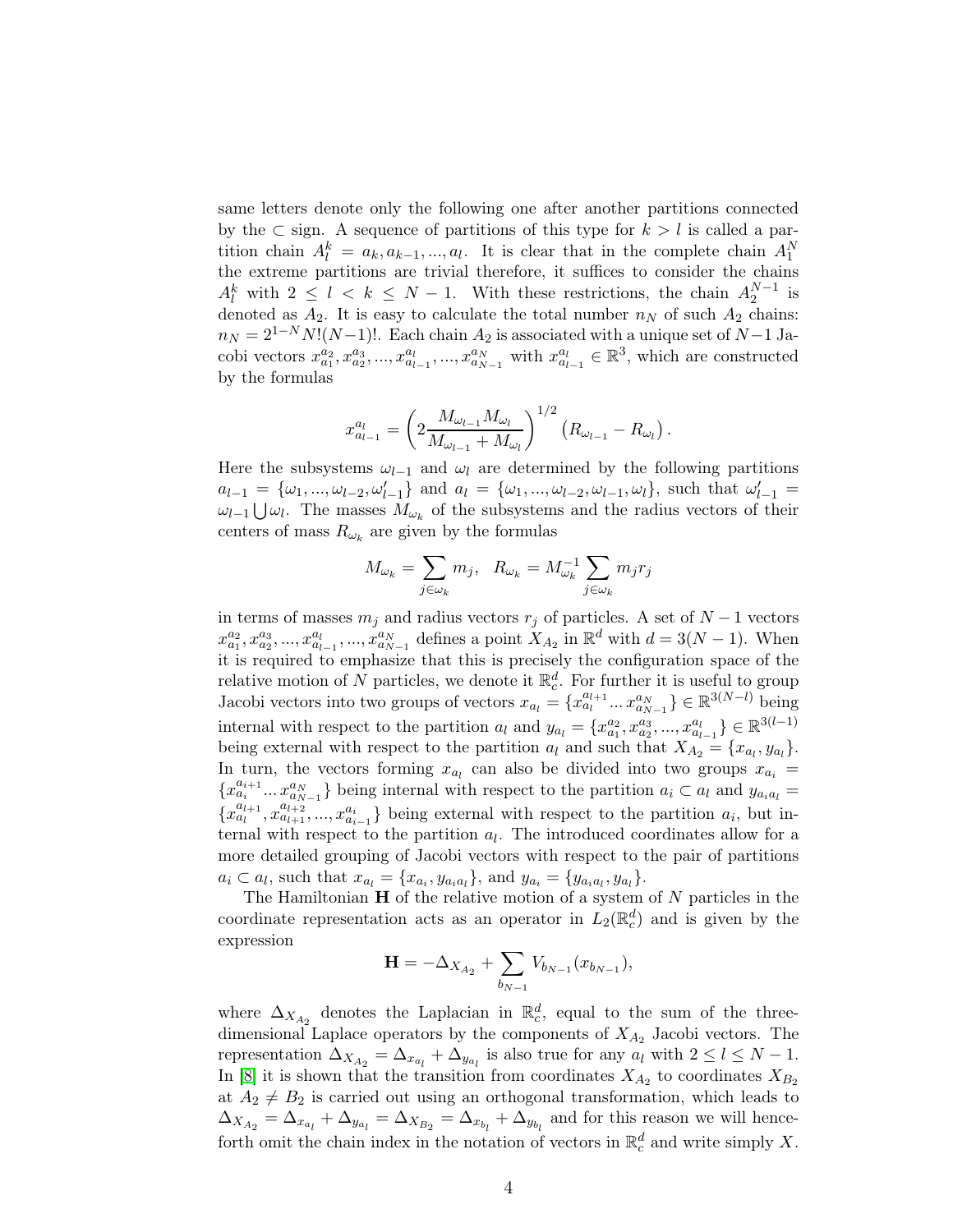The second sum with interaction potentials  $V_{b_{N-1}}$  in [\(2\)](#page-2-0) extends to all possible partitions  $b_{N-1}$  and consists of  $N(N-1)/2$  terms. Since the partition  $b_{N-1}$ contains only one nontrivial subsystem of two particles with numbers, say,  $i, j$ , then each term  $V_{b_{N-1}}(x)$  corresponds to the interaction potential of the pair of particles *i*, *j*. It is assumed that  $V_{b_{N-1}}(x)$  are sufficiently smooth and sufficiently rapidly decreasing functions

$$
V_{b_{N-1}}(x) \sim O(|x|^{-\beta}), \ \ \beta > 1
$$

for  $|x| \to \infty$  with  $\beta$  such that the requirements of the work [\[9\]](#page-19-8) are satisfied.

Together with the operator  $H$  we also consider the kinetic energy operator

$$
\mathbf{H}_0 = -\Delta_X
$$

and operators

$$
\mathbf{H}_{a_l} = \mathbf{H}_0 + \mathbf{V}_{a_l} \equiv \mathbf{H}_0 + \sum_{a_{N-1} \subset a_l} \mathbf{V}_{a_{N-1}},
$$

in which the interaction potentials act only between particles belonging to subsystems of the partition  $a_l$ . For resolvents of the introduced operators, the standard notations are used

$$
\mathbf{R}(z) = (\mathbf{H} - z)^{-1}, \quad \mathbf{R}_0(z) = (\mathbf{H}_0 - z)^{-1}, \quad \mathbf{R}_{a_l} = (\mathbf{H}_{a_l} - z)^{-1}.
$$

We also define the T-matrices closely related to resolvents by

<span id="page-4-0"></span>
$$
\mathbf{T}_{a_l}(z) = \mathbf{V}_{a_l} - \mathbf{V}_{a_l} \mathbf{R}_{a_l}(z) \mathbf{V}_{a_l}.
$$
\n(4)

For  $l = 1$  the formula [\(4\)](#page-4-0) becomes

<span id="page-4-3"></span>
$$
\mathbf{T}(z) = \mathbf{V} - \mathbf{V}\mathbf{R}(z)\mathbf{V},\tag{5}
$$

where  $\mathbf{V} = \sum_{a_{N-1}} \mathbf{V}_{a_{N-1}}$ , and it gives the complete N-particle T-matrix. In terms of T-matrices, the resolvents are reconstructed by the formulas

<span id="page-4-1"></span>
$$
\mathbf{R}_{a_l}(z) = \mathbf{R}_0(z) - \mathbf{R}_0(z)\mathbf{T}_{a_l}(z)\mathbf{R}_0(z).
$$
 (6)

The wave functions of a system of N particles in the continuum studied in this work are determined using the resolvent by the following expression [\[4,](#page-19-3) [7,](#page-19-6) [8\]](#page-19-7)

<span id="page-4-2"></span>
$$
\Psi^{\pm}(P) = \lim_{\epsilon \to +0} (\mp i\epsilon) \mathbf{R}(P^2 \pm i\epsilon) \Phi_0(P). \tag{7}
$$

Here  $P \in \mathbb{R}^d$ , and  $\Phi_0(P)$  is an eigenfunction of the operator  $\mathbf{H}_0$ 

$$
\mathbf{H}_0 \Phi_0(P) = P^2 \Phi_0(P),
$$

which is given by the plane wave  $\Phi_0(X, P) = (2\pi)^{-d/2} \exp\{i\langle P, X \rangle\}$  in coordinate representation. Here and in what follows, the symbol  $\langle P, X \rangle$  denotes the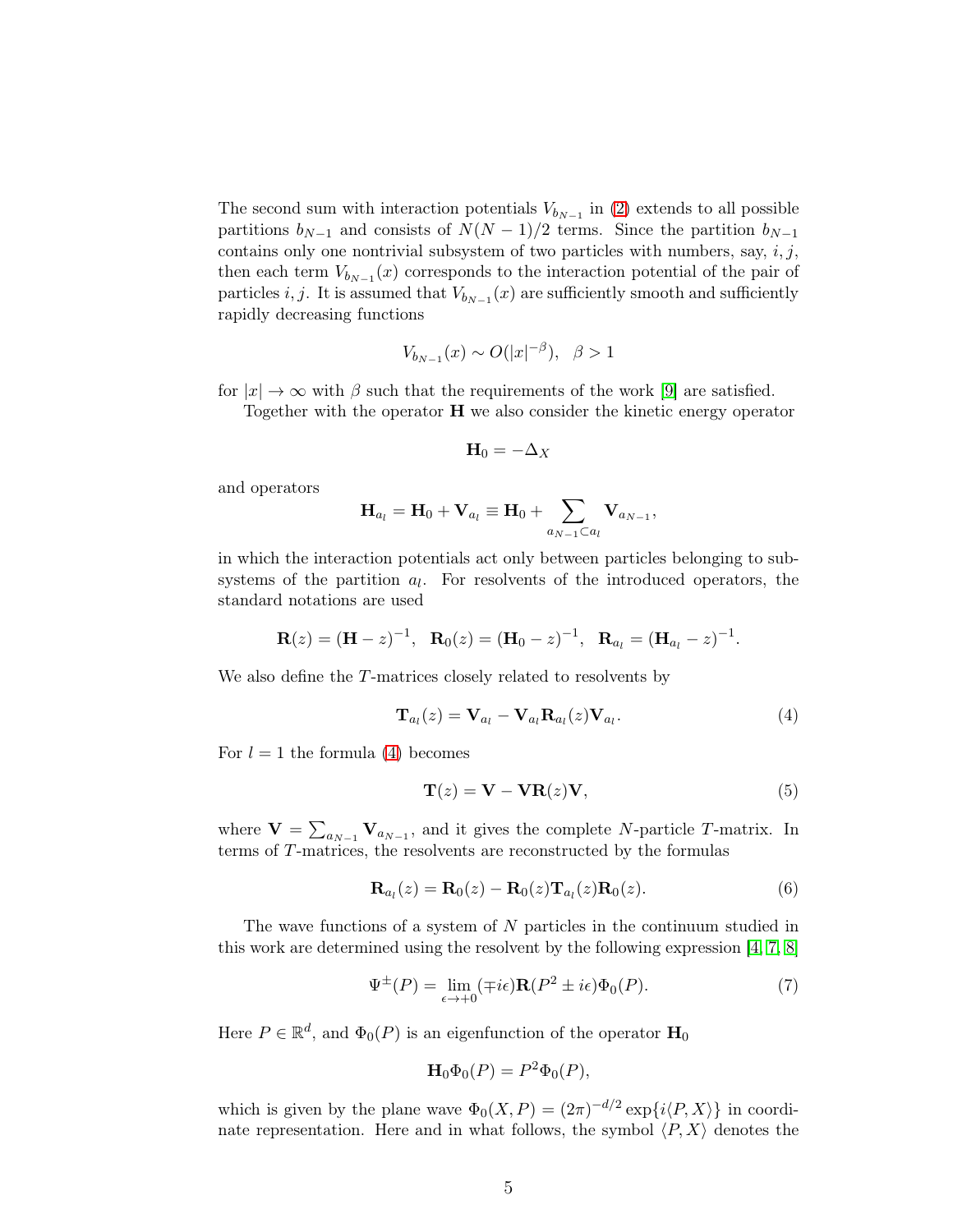scalar product of the vectors P and X. By construction,  $\Psi^{\pm}(P)$  satisfies the equation

<span id="page-5-0"></span>
$$
\mathbf{H}\Psi^{\pm}(P) = P^2 \Psi^{\pm}(P).
$$

Using  $(6)$ , the limit in  $(7)$  is calculated, leading to the following result

<span id="page-5-1"></span>
$$
\Psi^{\pm}(P) = \Phi_0(P) - \mathbf{R}_0(P^2 \pm i0)\mathbf{T}(P^2 \pm i0)\Phi_0(P). \tag{8}
$$

In the coordinate representation, the wave functions  $\Psi^{\pm}(X, P)$  depend on the coordinate variable  $X \in \mathbb{R}^d$  and on the conjugate momentum variable  $P \in$  $\mathbb{R}^d$ . These functions define regular distributions using the integrals

$$
\Psi^{\pm}(|X|, P; G) = \int d\hat{X} \Psi^{\pm}(|X|\hat{X}, P)G(\hat{X}), \tag{9}
$$

where  $|X|$  is the modulus of the vector X, which is also called the hyperradius,  $\hat{X} = X/|X| \in \mathbb{S}^{d-1}$  is the unit vector in the direction of X, and the trial functions  $G$  can be taken, for example, from the class of infinitely differentiable functions on the unit sphere  $\mathbb{S}^{d-1}$ .

The distributions  $(9)$  are a generalization of  $(1)$  to the case of N particles, and the task of the next sections is to obtain the asymptotics of the functions  $\Psi^{\pm}(|X|, P; G)$  as  $|X| \to \infty$ , which will be a generalization of the formula [\(2\)](#page-1-1) to the case of N particles. In fact, in what follows, only functions with the  $+$ sign are considered, since the behavior of functions with the − sign, with few exceptions, repeats the behavior of functions with the  $+$  sign and can be found by similar tricks. For this reason, in what follows, the  $+$  sign in the notation of wave functions is omitted.

In the next sections we need wave functions and binding energies of bound states of particles belonged to subsystems of the partition  $a_l$ . These functions are defined as square-integrable solutions of the equation

$$
[-\Delta_{x_{a_l}} + V_{a_l}(x_{a_l})] \psi_{a_l}(x_{a_l}) = -\lambda_{a_l}^2 \psi_{a_l}(x_{a_l}).
$$

For the functions  $\psi_{a_l}$  and the binding energies  $-\lambda_{a_l}^2$ , here and in what follows, it is assumed that the index  $a_l$  also implicitly includes all the necessary quantum numbers that identify these eigenfunctions and the corresponding eigenvalues. For the latter, it is assumed that  $\lambda_{a_l}^2 > 0$ . In addition to the functions  $\psi_{a_l}$ , we will also need form factors defined with their help by

<span id="page-5-2"></span>
$$
\phi_{a_l} = -\mathbf{V}_{a_l} \psi_{a_l}.\tag{10}
$$

## 3 Wave function structure in momentum representation

### 3.1 General case of N particles

Momentum space  $\mathbb{R}_m^d$  is formed by vectors  $P \in \mathbb{R}^d$ , which are conjugate to Jacobi vectors X from  $\mathbb{R}_c^d$ . Similar to the representation  $X = \{x_{a_l}, y_{a_l}\}\text{mo-}$ mentum variables are also grouped  $P = \{k_{a_l}, p_{a_l}\}\$ into internal  $k_{a_l} \in \mathbb{R}^{3(N-l)}$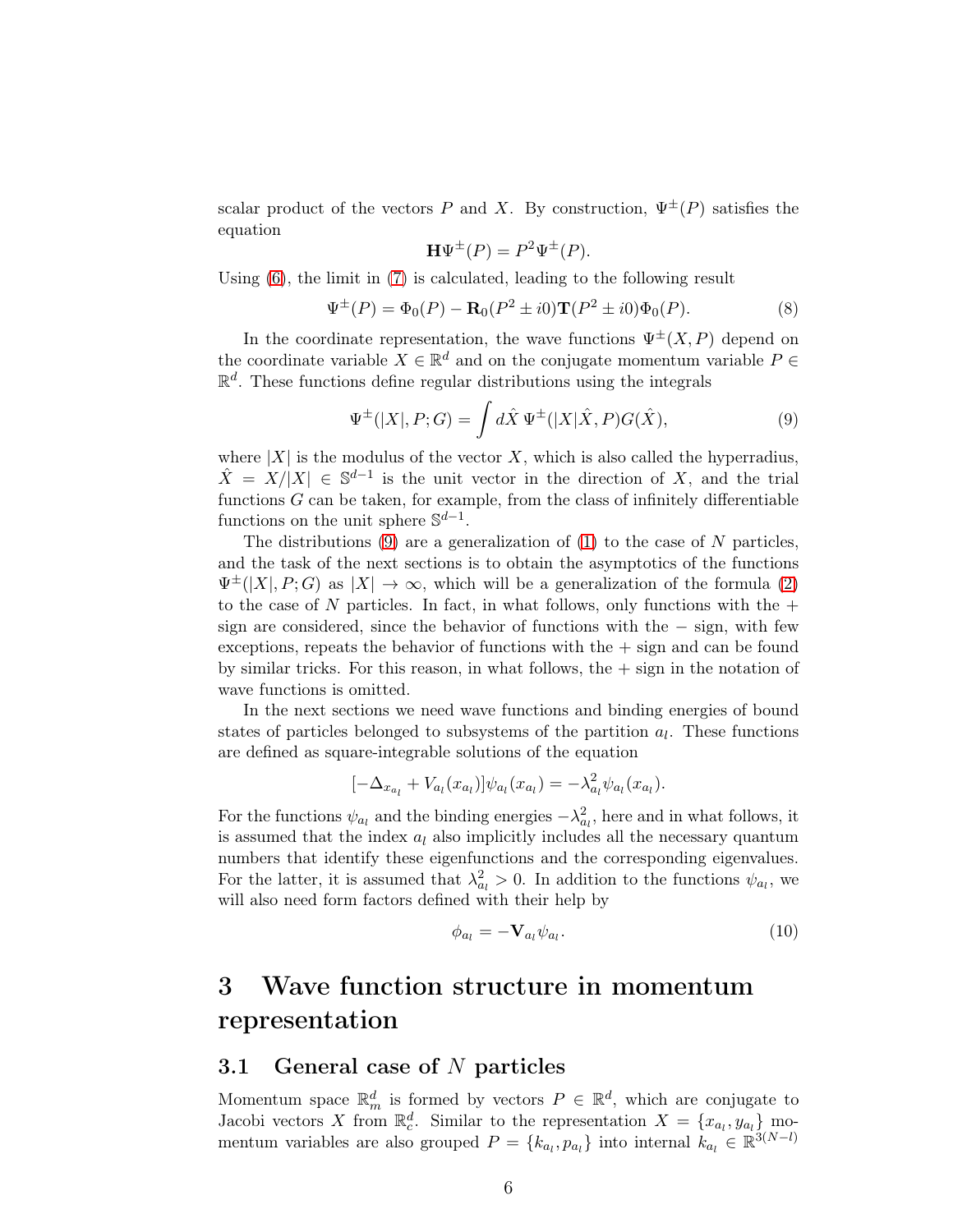momentum and outer  $p_{a_l} \in \mathbb{R}^{3(l-1)}$  momentum with respect to the partition  $a_l$ . Relationship between functions in momentum  $\hat{f}(P)$  and coordinate  $f(X)$ representations carried out by means of the Fourier transform

$$
f(X) = \int_{\mathbb{R}_m^d} dP \, \Phi_0(X, P) \hat{f}(P)
$$

with  $\Phi_0(X, P) = (2\pi)^{-d/2} \exp\{i \langle P, X \rangle\}.$ 

In momentum representation the wave function  $\hat{\Psi}(P', P)$  according to [\(8\)](#page-5-1) is given by the formula

<span id="page-6-0"></span>
$$
\hat{\Psi}(P', P) = \delta(P' - P) - \frac{T(P', P, P^2 + i0)}{P'^2 - P^2 - i0},\tag{11}
$$

where  $P', P \in \mathbb{R}_m^d$ ,  $\delta(P' - P)$  is delta function and  $T(P', P, P^2 + i0)$  is the kernel of the operator  $\mathbf{T}(z)$  from [\(5\)](#page-4-3). Note that in the case of two particles, the kernel  $T(P', P, P^2 + i0)$  is a smooth function of its arguments and, therefore, all singularities of  $\hat{\Psi}(P', P)$  are represented explicitly by singularities displayed in [\(11\)](#page-6-0): the delta function and the denominator in the second term of the right-hand side of [\(11\)](#page-6-0). In the case of  $N \geq 3$ , this kernel contains several types of additional delta-functional and pole-wise singularities [\[4\]](#page-19-3). To describe the strongest delta-functional singularities, it is convenient to introduce the concept of a connected in the partition  $a_l$  operator [\[4,](#page-19-3) [8\]](#page-19-7): an integral operator with a kernel of the form  $w_{a_l}(k'_{a_l}, k_{a_l})\delta(p'_{a_l} - p_{a_l})$ , where  $w_{a_l}(k'_{a_l}, k_{a_l})$  has no deltafunctional singularities, is called connected in the partition  $a_l$  and is denoted by  $\mathbf{W}_{a_l}^c$ . In the case  $l = 1$ , the corresponding operator is simply called connected.

All operators  $\mathbf{T}_{a_l}(z)$  for  $l < N-1$  defined in [\(4\)](#page-4-0) are not connected. The connected parts of the operators  $\mathbf{T}_{a_l}(z)$  are constructed using the subtraction procedure defined by the following lemma, the proof of which can be found in [\[4\]](#page-19-3) and [\[8\]](#page-19-7) (we also give a proof of this Lemma below for the case  $N = 3$ ): **Lemma 1.** The connected parts of the operators  $\mathbf{T}_{a_l}(z)$ ,  $1 \leq l \leq N-1$ , are

given by the formulas

<span id="page-6-1"></span>
$$
\mathbf{T}_{a_l}^c(z) = \mathbf{T}_{a_l}(z) - \sum_{i=l+1}^{N-1} \sum_{a_i \subset a_l} \mathbf{T}_{a_i}^c(z), \qquad (12)
$$

where  $\mathbf{T}_{a_{N-1}}^{c}(z) = \mathbf{T}_{a_{N-1}}(z)$ .

Since the kernel of the operator  $\mathbf{T}_{a_{N-1}}(z)$ , given by the expression

$$
t_{a_{N-1}}(k'_{a_{N-1}}, k_{a_{N-1}}, z-p_{a_{N-1}}^2)\delta(p'_{a_{N-1}}-p_{a_{N-1}}),
$$

by construction is connected in  $a_{N-1}$ , then the formula [\(12\)](#page-6-1), starting with  $l = N - 2$ , allows recursively constructing connected parts for all operators **. At the same time, the formula [\(12\)](#page-6-1) gives the required representation** 

<span id="page-6-2"></span>
$$
\mathbf{T}_{a_l}(z) = \sum_{i=l+1}^{N-1} \sum_{a_i \subset a_l} \mathbf{T}_{a_i}^c(z) + \mathbf{T}_{a_l}^c(z)
$$
 (13)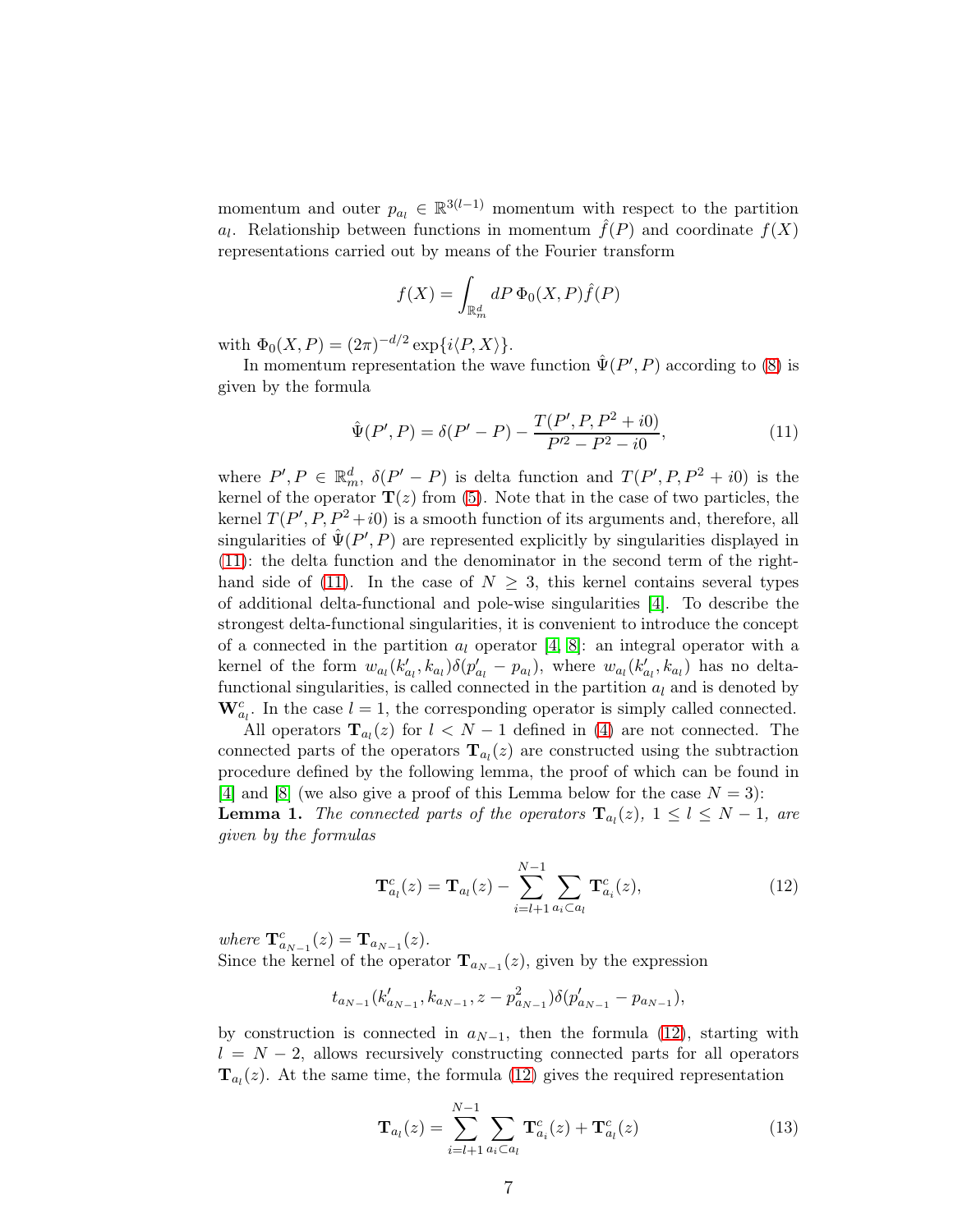for  $\mathbf{T}_{a_l}(z)$  in terms of connected parts of operators for partitions which are followed the partition  $a_l$ . In what follows, we need a formula [\(13\)](#page-6-2) in terms of the kernels of the operators involved in it:

$$
T_{a_l}(P', P, z) = t_{a_l}(k'_{a_l}, k_{a_l}, z - p_{a_l}^2) \delta(p'_{a_l} - p_{a_l}),
$$
\n
$$
\underline{N-1} \underline{\qquad} \qquad (14)
$$

$$
t_{a_l}(k'_{a_l}, k_{a_l}, z) = \sum_{i=l+1}^{N-1} \sum_{a_i \subset a_l} t^c_{a_i}(k'_{a_i}, k_{a_i}, z - p^2_{a_i a_l}) \delta(p'_{a_i a_l} - p_{a_i a_l}) + t^c_{a_l}(k'_{a_l}, k_{a_l}, z),
$$
\n(15)

where  $p_{a_i a_l}$  is the momentum conjugate to the coordinate  $y_{a_i a_l}$ . In turn, the kernel  $t_{a_i}(k'_{a_i}, k_{a_i}, z)$  have two types of pole singularities, the explicit form of which can be obtained using the Faddeev-Yakubovsky equations [\[4,](#page-19-3) [8\]](#page-19-7). The first type includes singularities generated by bound states of particles included in the subsystems of the  $a_i$  partition. These singularities are reflected in the representation

$$
t_{a_i}^c(k_{a_i}', k_{a_i}, z) = \frac{\phi_{a_i}(k_{a_i}')\bar{\phi}_{a_i}(k_{a_i})}{z + \lambda_{a_i}^2} + \sum_{j,m>j} \frac{\phi_{a_j}(k_{a_j}')}{z + \lambda_{a_j}^2 - p_{a_j a_i}^2} \mathcal{H}_{a_j a_m}^{a_i}(p_{a_j a_i}', p_{a_m a_i}, z) \frac{\bar{\phi}_{a_m}(k_{a_m})}{z + \lambda_{a_m}^2 - p_{a_m a_j}^2},
$$
 (16)

where in summation the possibility  $j, m = N$  is permitted and in this case it should be assumed

<span id="page-7-2"></span><span id="page-7-1"></span><span id="page-7-0"></span>
$$
\frac{\phi_{a_N}(k_{a_i})}{z + \lambda_{a_N}^2 - p_{a_N a_i}^2} \equiv 1.
$$

Hereinafter, the bar above the function symbol means complex conjugation. The form factors  $\phi_{a_j}(k_{a_j})$  in the formula [\(16\)](#page-7-0) are defined as Fourier transforms of functions [\(10\)](#page-5-2)

$$
\phi_{a_j}(k_{a_j}) = (2\pi)^{-3(N-j)/2} \int dx_{a_j} e^{-i\langle k_{a_j}, x_{a_j} \rangle} \phi_{a_j}(x_{a_j}).
$$

The second type singularities of the kernels  $t_{a_i}^c(k'_{a_i}, k_{a_i}, z)$  is caused by the processes of successive rescattering of individual particles and particles bound into clusters included in subsystems of the partition  $a_i$  [\[1,](#page-19-0) [2,](#page-19-1) [3,](#page-19-2) [4\]](#page-19-3). In general, these singularities have the form of products of poles and are described by rather cumbersome formulas, as, for example, it was demonstrated in the works [\[3,](#page-19-2) [4\]](#page-19-3) for systems of three and four particles. We give below the corresponding formulas for the case of three particles, however, the characteristic properties of these singularities will remain valid in the general case.

#### 3.2 Case  $N = 3$

For  $N = 3$ , only partitions of the type  $a_2$  into two subsystems are nontrivial, consisting of a pair of particles in one subsystem and a third particle:  $a_2 =$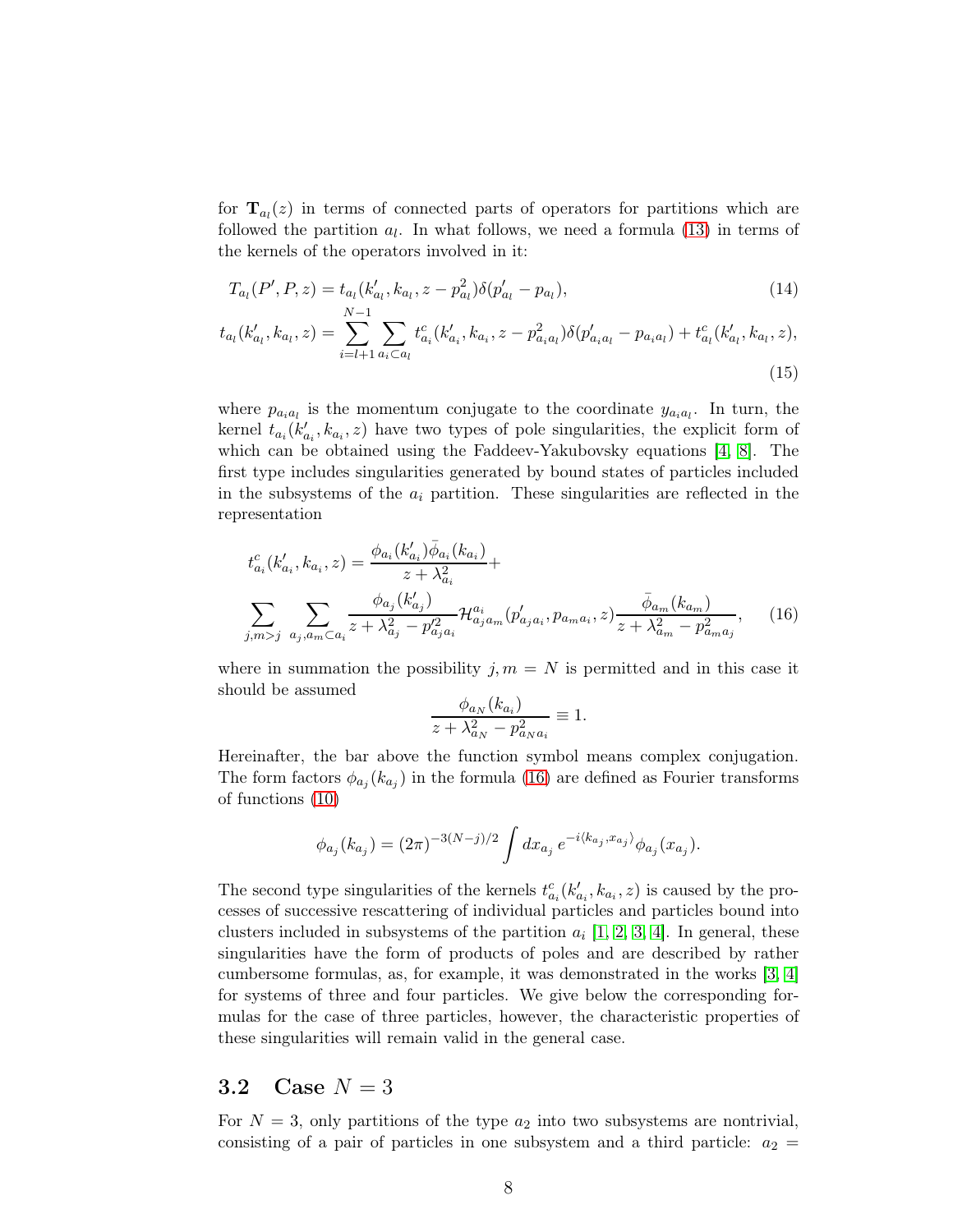$\{(ij)k\}$ , and the chains  $A_2$  consist only of one partition of this type. In order to reduce the cumbersomeness of the formulas, we will drop the index "2" in the notation of partitions for the considered case of a system of three particles. The T-matrix of a system of three particles is given by the sum of the components

$$
\mathbf{T}(z) = \sum_{ab} \mathbf{M}_{ab}(z),
$$

which, in turn, obey the Faddeev system of equations [\[9\]](#page-19-8)

<span id="page-8-0"></span>
$$
\mathbf{M}_{ab}(z) = \mathbf{T}_a(z)\delta_{ab} - \mathbf{T}_a(z)\mathbf{R}_0(z)\sum_{c \neq a} \mathbf{M}_{cb}(z),\tag{17}
$$

where  $\delta_{ab}$  is the Konecker symbol. After one ineration the equations [\(17\)](#page-8-0) take the form

$$
\mathbf{M}_{ab}(z) = \mathbf{T}_a(z)\delta_{ab} - \mathbf{T}_a(z)\mathbf{R}_0(z)\mathbf{T}_b(z)(1 - \delta_{ab})
$$
  
 
$$
+ \mathbf{T}_a(z)\mathbf{R}_0(z)\sum_{c \neq a} \mathbf{T}_c(z)\mathbf{R}_0(z)\sum_{f \neq c} \mathbf{M}_{fb}(z).
$$
 (18)

As mentioned before, the operator  $\mathbf{T}_a(z)$  is connected in the partition a and has the kernel

<span id="page-8-4"></span>
$$
t_a(k'_a, k_a, z - p_a^2)\delta(p'_a - p_a).
$$

The kernel of the operator  $\mathbf{T}_a(z)\mathbf{R}_0(z)\mathbf{T}_b(z)$  as  $a \neq b$  is calculated with the help of the delta-functions which are included in the kernels of T-matrices and has the form

<span id="page-8-2"></span>
$$
\frac{t_a(k'_a, k_a(p_b, p'_a), z - p'^2_a) t_b(k_b(p'_a, p_b), k_b, z - p^2_b)}{|s^3_{ba}| [k^2_b(p'_a, p_b) + p^2_b - z]}
$$
\n<sup>(19)</sup>

In calculating the integrals for the kernels of the operators  $\mathbf{T}_a(z)\mathbf{R}_0(z)\mathbf{T}_b(z)$ , we used the following transformation formulas for the relative momenta [\[4\]](#page-19-3)

<span id="page-8-1"></span>
$$
k_b = c_{ba}k_a + s_{ba}p_a,
$$
  
\n
$$
p_b = -s_{ba}k_a + c_{ba}p_a,
$$
\n(20)

where the coefficients  $c_{ba}$  and  $s_{ba}$  depending only on the masses of particles satisfy the relation  $c_{ba}^2 + s_{ba}^2 = 1$ , which ensures the orthogonality of the trans-formations [\(20\)](#page-8-1). The representation for  $k_a$  obtained from the second equality in [\(20\)](#page-8-1) determines the value of  $k_a(p_b, p_a)$ 

<span id="page-8-3"></span>
$$
k_a(p_b, p_a) = -\frac{1}{s_{ba}} p_b + \frac{c_{ba}}{s_{ba}} p_a,
$$
\n(21)

used in [\(19\)](#page-8-2). The expression for  $k_b(p_a, p_b)$  is obtained form [\(21\)](#page-8-3) by an appropriate interchange of indices.

According to [\(19\)](#page-8-2), the operator  $\mathbf{T}_a(z)\mathbf{R}_0(z)\mathbf{T}_b(z)$  is connected and the same is true for the same operator with  $b = c$  in the kernels of operators in the last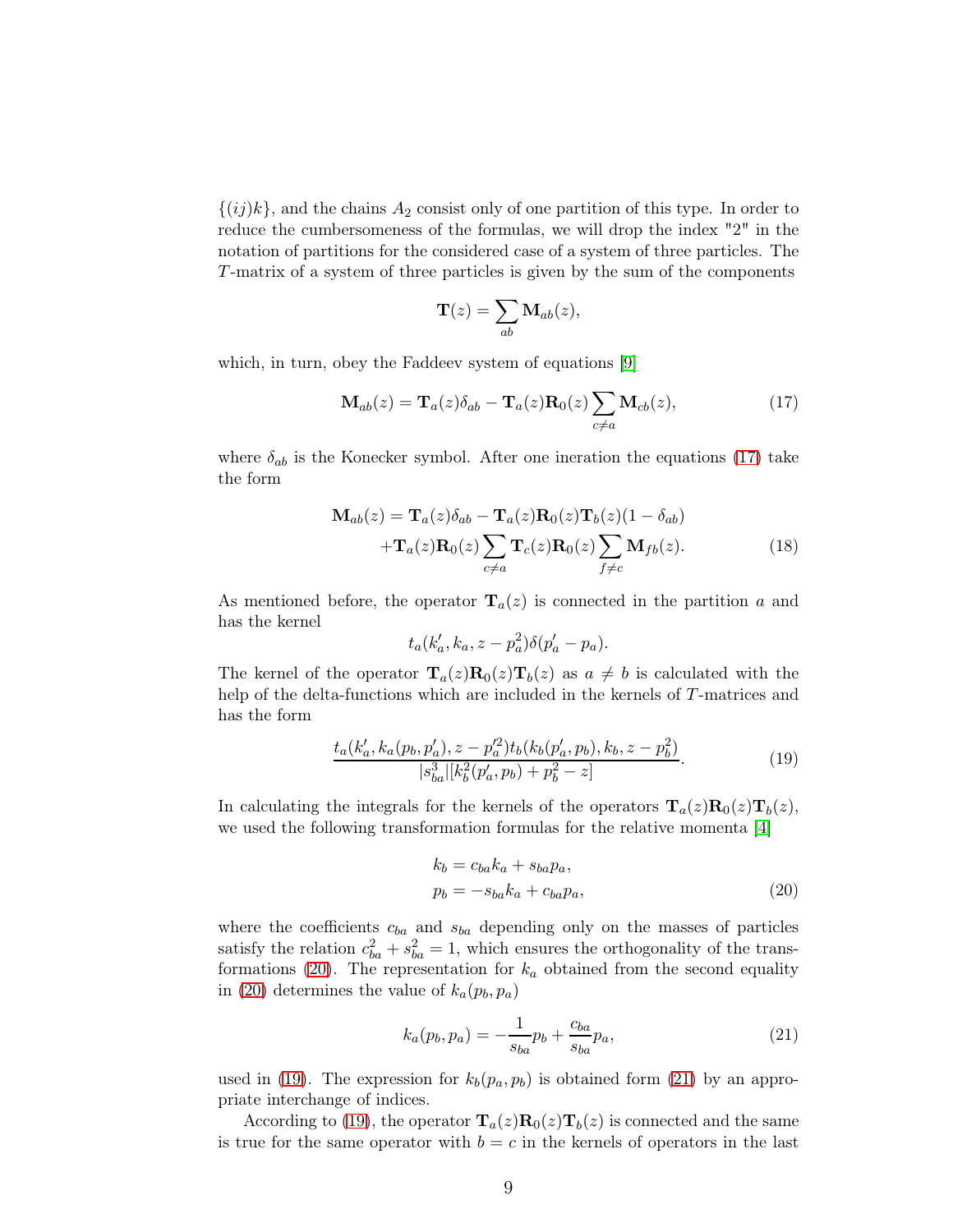group of terms in [\(18\)](#page-8-4). This means that the third group of summands on the right-hand side of [\(18\)](#page-8-4) contains only connected operators. The obtained representations prove the assertion of Lemma 1 and, accordingly, the formula [\(13\)](#page-6-2) for the case of three particles. Although the kernel [\(19\)](#page-8-2) does not contain δ-functional singularities, however, it remains singular due to the presence of the denominator, which can vanish for non-negative real  $z$ . In the paper [\[9\]](#page-19-8), it was shown that the third term in  $(18)$ , being a connected operator, no longer has pole singularities similar to [\(19\)](#page-8-2), but may contain only weak logarithmic singularities.

We have actually described the above-mentioned second type of singularities of the T-matrix kernel for a system of three particles. Let us move on to the description of the singularities identified in the formula [\(16\)](#page-7-0) for the general case, which appear due to the presence of singular denominators in two-particle t-matrices [\[9\]](#page-19-8)

$$
t_a(k'_a, k_a, z) = \frac{\phi_a(k'_a)\overline{\phi}(k_a)}{z + \lambda_a^2} + \hat{t}_a(k'_a, k_a, z).
$$

Here  $\hat{t}_a(k'_a, k_a, z)$  is a smooth function of its arguments. Let us calculate the numerator in [\(19\)](#page-8-2):

$$
\hat{t}_{a}(k'_{a}, k_{a}(p_{b}, p'_{a}), z - p'^{2}_{a})\hat{t}_{b}(k_{b}(p'_{a}, p_{b}), k_{b}, z - p^{2}_{b}) + \n\frac{\phi_{a}(k'_{a})}{z + \lambda_{a}^{2} - p'^{2}_{a}}\overline{\phi}_{a}(k_{a}(p_{b}, p'_{a}))\hat{t}_{b}(k_{b}(p'_{a}, p_{b}), k_{b}, z - p^{2}_{b}) + \n\hat{t}_{a}(k'_{a}, k_{a}(p_{b}, p'_{a}), z - p'^{2}_{a})\phi_{b}(k_{b}(p'_{a}, p_{b}))\frac{\overline{\phi}_{b}(k_{b})}{z + \lambda_{b}^{2} - p^{2}_{b}} + \n\frac{\phi_{a}(k'_{a})}{z + \lambda_{a}^{2} - p'^{2}_{a}}\overline{\phi}_{a}(k_{a}(p_{b}, p'_{a}))\phi_{b}(k_{b}(p'_{a}, p_{b}))\frac{\overline{\phi}_{b}(k_{b})}{z + \lambda_{b}^{2} - p^{2}_{b}}.
$$
\n(22)

It is important to note that the zeros of the denominators in [\(22\)](#page-9-0) and the zeros of the denominator in [\(19\)](#page-8-2) do not intersect

$$
k_b^2(p'_a, p_b) + p_b^2 - z + z + \lambda_b^2 - p_b^2 = k_b^2(p'_a, p_b) + \lambda_b^2 \ge \lambda_b^2 > 0,
$$
  
\n
$$
k_b^2(p'_a, p_b) + p_b^2 - z = k_a^2(p_b, p'_a) + p'_a^2 - z,
$$
  
\n
$$
k_a^2(p_b, p'_a) + p'_a^2 - z + z + \lambda_a^2 - p'_a^2 = k_a^2(p_b, p'_a) + \lambda_a^2 \ge \lambda_a^2 > 0.
$$
\n(23)

For this reason, the corresponding singularities can be considered separately. From the structure of the equations [\(18\)](#page-8-4) it follows that the kernel of the last term will have a similar to [\(22\)](#page-9-0) form. As a result, for the kernel of the operator

<span id="page-9-2"></span><span id="page-9-1"></span><span id="page-9-0"></span>
$$
\mathbf{W}_{ab}(z) = \mathbf{M}_{ab}(z) - \mathbf{T}_a(z) \delta_{ab}
$$

one obtains the representation [\[9\]](#page-19-8)

$$
W_{ab}(P', P, z) = F_{ab}(P', P, z) + \frac{\phi_a(k'_a)}{z + \lambda_a^2 - p'^2_a} G_{ab}(p'_a, P, z) +
$$
  

$$
J_{ab}(P', p_b, z) \frac{\overline{\phi}_b(k_b)}{z + \lambda_b^2 - p^2_b} + \frac{\phi_a(k'_a)}{z + \lambda_a^2 - p'^2_a} H_{ab}(p'_a, p_b, z) \frac{\overline{\phi}_b(k_b)}{z + \lambda_b^2 - p^2_b}.
$$
 (24)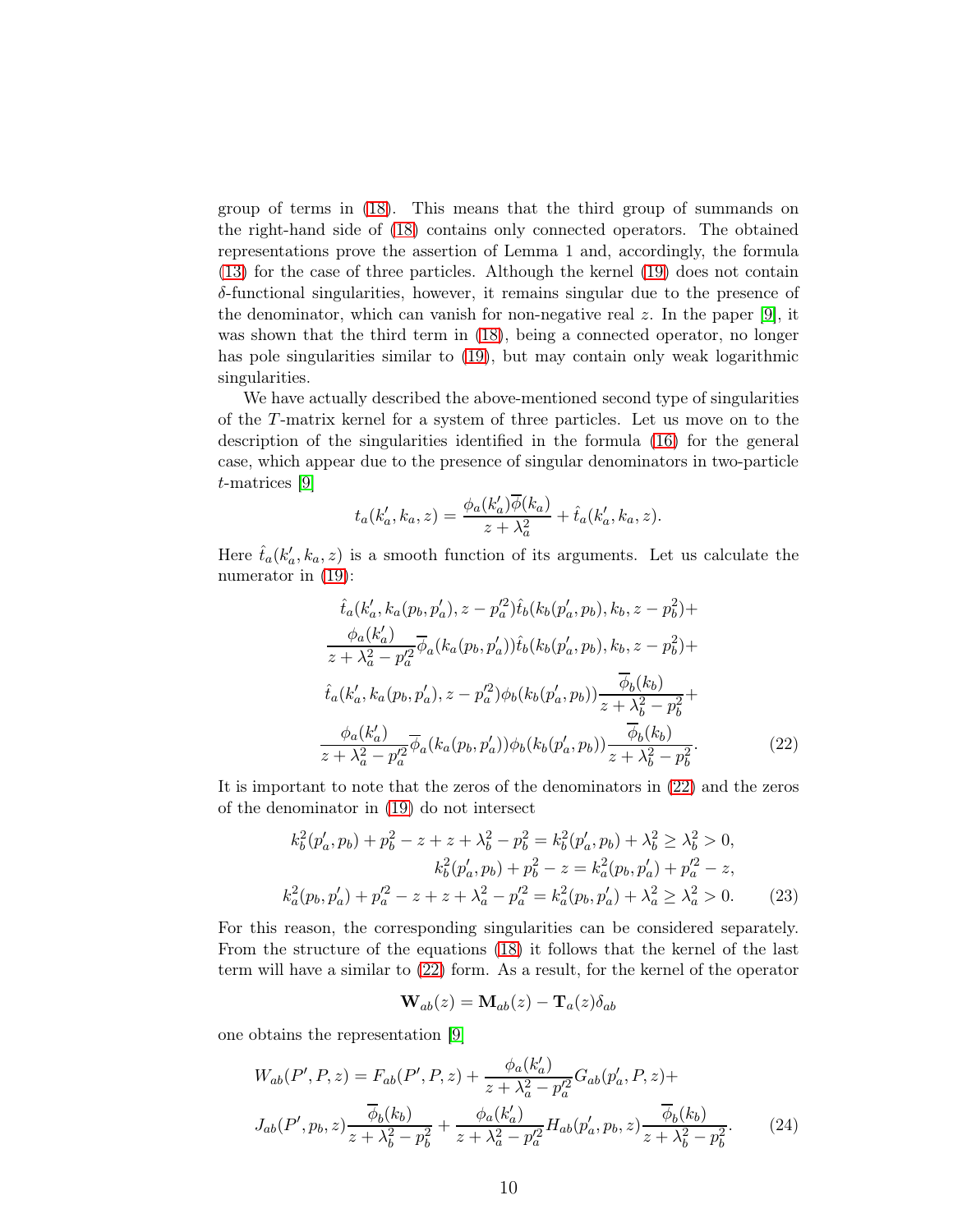Thus, we have described the structure of all singularities of the three-particle Tmatrix, which also determine all singularities of the three-particle wave function  $\hat{\Psi}(P', P)$ , expressed in terms of the T-matrix by the formula [\(11\)](#page-6-0).

## 4 Weak asymptotics of the wave function of a system of N particles

### 4.1 Asymptotic representations

In this section, we obtain the asymptotic for  $|X| \to \infty$  <sup>[1](#page-10-0)</sup> representation for distribution [\(9\)](#page-5-0)

<span id="page-10-1"></span>
$$
\Psi(|X|, P; G) = \int_{\mathbb{S}^{d-1}} d\hat{X} \, \Psi(X, P) G(\hat{X}), \tag{25}
$$

called the weak asymptotics of the wave function  $\Psi(X, P)$ . Functions  $G(\hat{X})$ are taken from the set of infinitely differentiable functions on the unit sphere  $\hat{X} \in \mathbb{S}^{d-1}$  in the space  $\mathbb{R}^d$ . Using the expression for  $\Psi(X, P)$  in terms of the wave function in the momentum representation

$$
\Psi(X, P) = \int_{\mathbb{R}^d} dP' \, \Phi_0(X, P') \hat{\Psi}(P', P)
$$

and the formula [\(11\)](#page-6-0), we obtain the representation for the integral [\(25\)](#page-10-1)

$$
\Psi(|X|, P; G) = \int_{\mathbb{S}^{d-1}} d\hat{X} \, \Phi_0(X, P) G(\hat{X}) -
$$

$$
- \int_{\mathbb{R}^d} dP' \, \frac{T(P', P, P^2 + i0)}{P'^2 - P^2 - i0} \int_{\mathbb{S}^{d-1}} d\hat{X} \, \Phi_0(X, P') G(\hat{X}). \tag{26}
$$

In the right hand side of [\(26\)](#page-10-2) it is appeared an universal integral of the form

<span id="page-10-3"></span><span id="page-10-2"></span>
$$
J(|X|, P) = \int_{\mathbb{S}^{d-1}} d\hat{X} \, \Phi_0(X, P) G(\hat{X}), \tag{27}
$$

where  $\Phi_0(X, P) = (2\pi)^{-d/2} \exp\{i\langle P, X \rangle\}$ . Asymptotics of this integral as  $|X| \to$  $\infty$  is given by the following lemma:

**Lemma 2.** The integral  $J(|X|, P)$  for  $|P||X| \to \infty$  has an asymptotic representation

$$
J(|X|, P) \sim N_d(P) \left[ Q_d^{-}(|P|, |X|) G(-\hat{P}) - Q_d^{+}(|P|, |X|) G(\hat{P}) \right],
$$

<span id="page-10-0"></span><sup>&</sup>lt;sup>1</sup>In fact, a large parameter in calculating the asymptotics of wave functions is the product  $|P||X|$ , however, we assume in what follows that the value of  $|P|$  is bounded and nonzero, so the requirement  $|X| \to \infty$  is enough.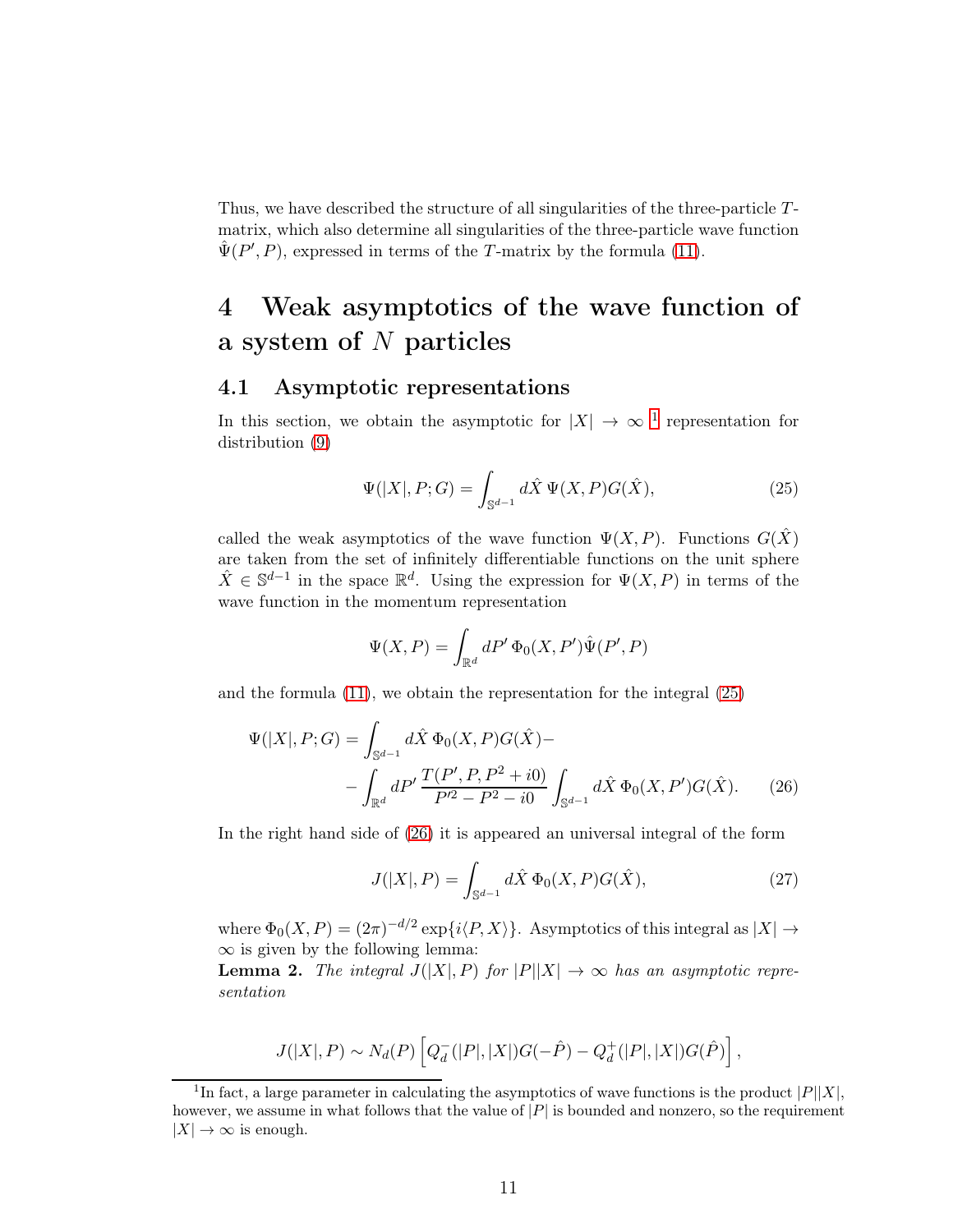where the spherical waves  $Q_d^{\pm}$  $\frac{d}{d}(|P|, |X|)$  in  $\mathbb{R}^d$  and the coefficient  $N_d(|P|)$  are determined by formulas:

$$
Q_d^{\pm}(|P|,|X|) = \frac{\exp\{\pm i|P||X| \mp i\pi(d-3)/4\}}{|X|^{\frac{d-1}{2}}}, \quad N_d(|P|) = i(2\pi)^{-\frac{1}{2}}|P|^{-\frac{d-1}{2}}.
$$

Although the proof of this statement can be found in the literature, for completeness we give it in the second part of this section.

Lemma 2 solves the problem of the asymptotic behavior of the first term in [\(26\)](#page-10-2). To construct the asymptotics of the second term in this formula, it is necessary to calculate the integral over the variable  $P'$ . This integral, using Lemma 2, asymptotically takes the form of the difference

<span id="page-11-4"></span>
$$
I^{-}(|X|, P) - I^{+}(|X|, P),
$$

where

<span id="page-11-0"></span>
$$
I^{\pm}(|X|,P) = \int_0^{\infty} |P'|^{d-1} d|P'| \frac{Q_d^+(|P'|,|X|)}{P'^2 - P^2 - i0} N_d(|P'|) F^{\pm}(|P'|,P;G). \tag{28}
$$

The quantities  $F^{\pm}$  are expressed in terms of the T-matrix kernel by the formulas

$$
F^{\pm}(|P'|, P; G) = \int_{\mathbb{S}^{d-1}} d\hat{P}' T(|P'|\hat{P}', P, P^2 + i0) G(\pm \hat{P}') \tag{29}
$$

and, as it is proved in the second part of this section, they are sufficiently smooth functions. In this case, the asymptotics of the one-dimensional integrals  $I^{\pm}(|X|, P)$  from [\(28\)](#page-11-0) as  $|X| \to \infty$  is obtained using an appropriate closure of the integration contours in the upper  $(+)$  or the lower  $(-)$  complex half-plane and the residue theorem. For the integral  $I^+$  the asymptotics has the form

$$
I^+(|X|,|P|) \sim i\pi |P|^{d-2} Q_d^+(|P|,|X|) N_d(|P|) F^+(|P|,P;G).
$$

The integral  $I^-$  in this case has an exponentially small order for  $|X| \to \infty$ . Collecting the contributions obtained, we arrive at the final asymptotic representation for  $\Psi(|X|, P; G)$  in the form

$$
\Psi(|X|, P; G) \sim N_d(|P|) \left\{ Q_d^{-}(|P|, |X|) G(-\hat{P}) - Q_d^{+}(|P|, |X|) S(|P|, \hat{P}; G) \right\},\tag{30}
$$

where

<span id="page-11-2"></span><span id="page-11-1"></span>
$$
S(|P|, \hat{P}; G) = G(\hat{P}) - i\pi |P|^{d-2} F^+(|P|, P; G). \tag{31}
$$

Note the similarity of the structures of the obtained formulas [\(30,](#page-11-1) [31\)](#page-11-2) and the asymptotics [\(2\)](#page-1-1). As in the two-particle case, the function  $S(|P|, \hat{P}, G)$  is generated by the formal singular kernel

<span id="page-11-3"></span>
$$
S(|P|, \hat{P}_1, \hat{P}_2) = \delta(\hat{P}_1, \hat{P}_2) - i\pi |P|^{d-2} T(|P|\hat{P}_1, |P|\hat{P}_2, P^2 + i0),\tag{32}
$$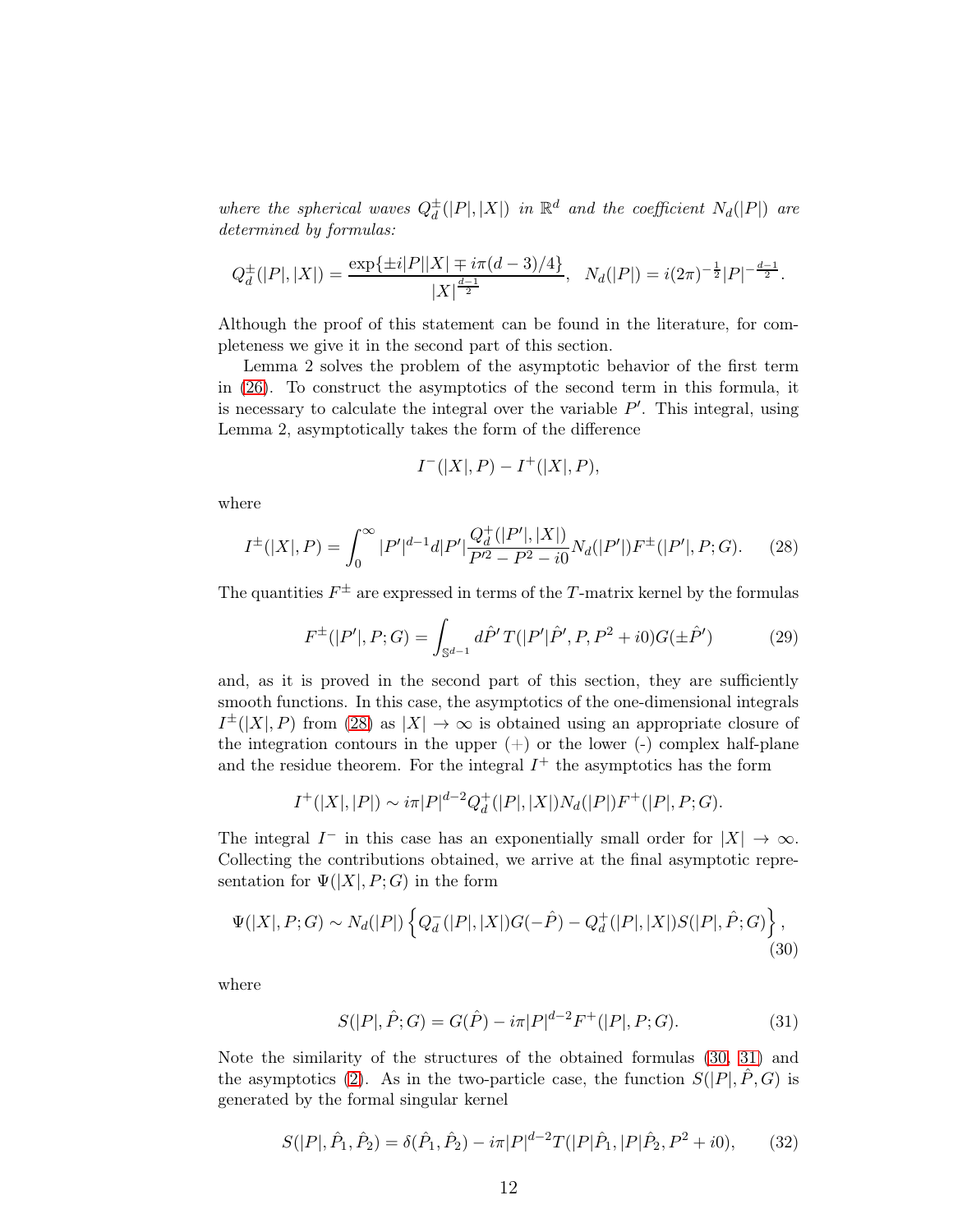where  $\delta(\hat{P}_1, \hat{P}_2)$  is delta function on the unit sphere  $\mathbb{S}^{d-1}$ . The kernel [\(32\)](#page-11-3) defines an integral operator acting according to the formula [\(31\)](#page-11-2) on functions defined on the unit sphere  $\mathbb{S}^{d-1}$ . As in the two-particle case, this kernel is related to the scattering operator  $[4]$  of the N particle system. However, as we show in Section 5, in contrast to the case of two particles, it is a restriction on the energy surface of only one of the matrix elements of the N particles scattering operator corresponding to transitions between scattering channels in which all N particles are free [\[4,](#page-19-3) [9\]](#page-19-8). This kind of phenomenon is usually called filtration. In this context, asymptotic filtering occurs, as a result of which the leading terms of the weak asymptotics of the wave function contain only the contribution from scattering processes in which all N particles are free both before and after the interaction. The contribution from processes with reactions of formation of bound states of subsystems of particles and successive rescattering of particles in the leading terms of the weak asymptotics is absent.

The formula [\(30\)](#page-11-1) is the main result of this section and defines weak asymptotics of the wave function of a system of N particles as the superposition of incoming and outgoing spherical waves, in which the coefficient of the outgoing spherical wave is expressed in terms of the S-matrix for N particles. Note that for  $N = 2$  the formulas [\(30](#page-11-1) - [32\)](#page-11-3) reproduce the two-particle result [\(2,](#page-1-1) [3\)](#page-2-1), in which the scattering amplitude is expressed in terms of t-matrix by the well-known formula [\[4\]](#page-19-3)

$$
f(|k|\hat{k}_1, |k|\hat{k}_2) = -2\pi^2 t(|k|\hat{k}_1, |k|\hat{k}_2, k^2 + i0).
$$

In the second part of this section, we give proofs of the key facts used to derive the asymptotics [\(30\)](#page-11-1): Lemma 2 and the smoothness properties of the functions  $F^{\pm}.$ 

### 4.2 Proofs

To prove Lemma 2, consider the integral

<span id="page-12-0"></span>
$$
J(p, |x|) = \int_{\mathbb{S}^{d-1}} d\hat{x} \, \exp\{i\langle p, x \rangle\} g(\hat{x}), \tag{33}
$$

where  $x, p \in \mathbb{R}^d$ ,  $\hat{x} = x/|x| \in \mathbb{S}^{d-1}$  and  $|x| \to \infty$ . Let us convert the scalar product in the exponent to the form

$$
\langle p, x \rangle = \langle x', q \rangle, \quad x' = |x|\hat{p}, \quad q = |p|\hat{x}
$$

and rewrite the integral [\(33\)](#page-12-0) in new variables, complementing it to a complete integral over  $\mathbb{R}^d$  using delta function

<span id="page-12-1"></span>
$$
J(p, |x|) = 2 \int_{\mathbb{R}^d} dq |q|^{-(d-2)} \delta(q^2 - p^2) \exp{\{i\langle x', q \rangle\}} g(\hat{q}) h(q^2).
$$
 (34)

Here we have introduced an auxiliary smooth compactly supported function  $h$ such that  $h(p^2) = 1$ . Let us further use the well-known representation for the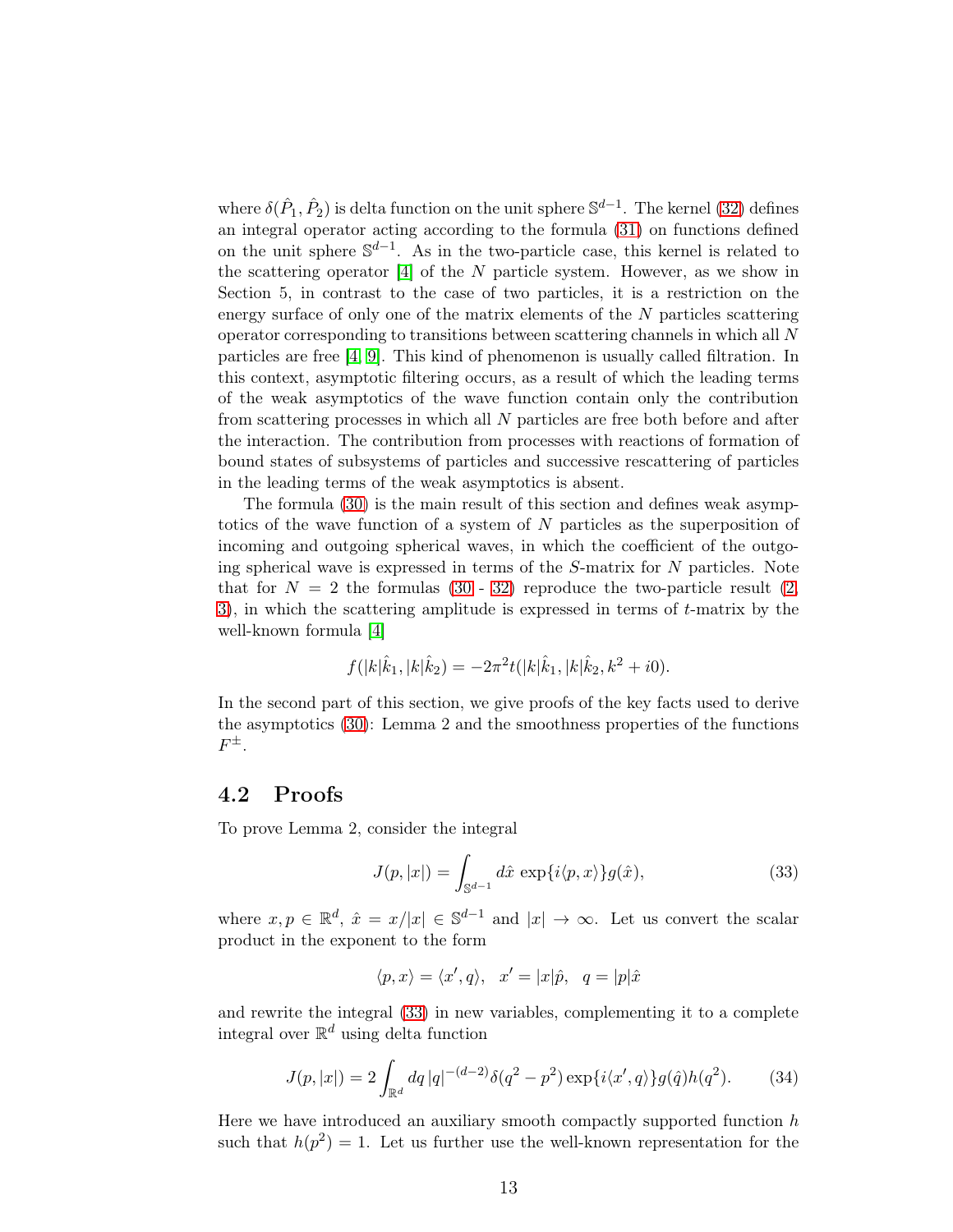delta function

$$
2\pi i \,\delta(q^2 - p^2) = (q^2 - p^2 - i0)^{-1} - (q^2 - p^2 + i0)^{-1}
$$

and transform [\(34\)](#page-12-1) to the difference of two integrals

<span id="page-13-0"></span>
$$
J(p, |x|) = J^+(p, |x|) - J^-(p, |x|),
$$

where

$$
J^{\pm}(p,|x|) = \frac{1}{2\pi i} \int_{\mathbb{R}^d} dq \, \frac{\exp\{i\langle x', q \rangle\}}{q^2 - p^2 \mp i0} g(\hat{q}) h(q^2) |q|^{-(d-2)}.
$$

The asymptotics of integrals of the form  $J^{\pm}(p,|x|)$  as  $|x| \to \infty$  is calculated using the well-known asymptotic representation, in particular, which was used many times in the papers [\[1\]](#page-19-0)-[\[4\]](#page-19-3),

<span id="page-13-1"></span>
$$
\int_{\mathbb{R}^d} dq \frac{\exp\{i\langle x, q \rangle\}}{q^2 - p^2 \mp i0} f(q) \sim \pi (2\pi)^{(d-1)/2} |p|^{(d-3)/2} f(\pm |p|\hat{x}) \times \frac{\exp\{\pm i|p||x| \mp i\pi (d-3)/4\}}{|x|^{(d-1)/2}}.
$$
\n(35)

Applying [\(35\)](#page-13-0) to the integrals  $J^{\pm}$ , we obtain the final result for the asymptotics of the integral  $J(p, |x|)$ 

$$
J(p, |x|) \sim i \left(\frac{2\pi}{|p|}\right)^{(d-1)/2} \times (36)
$$
  
 
$$
\times \left[\frac{\exp\{-i|p||x| + i\pi(d-3)/4\}}{|x|^{(d-1)/2}} g(-\hat{p}) - \frac{\exp\{i|p||x| - i\pi(d-3)/4\}}{|x|^{(d-1)/2}} g(\hat{p})\right].
$$

Note that, as expected, the auxiliary function  $h$  did not contribute to [\(36\)](#page-13-1) due to the fact that  $h(p^2) = 1$ . The statement of Lemma 2 is now obtained by applying [\(36\)](#page-13-1) to the integral [\(27\)](#page-10-3).

Let us turn to the study of the smoothness properties of the functions  $F^{\pm}$ defined by integrals over the angular variables [\(29\)](#page-11-4). As shown in Section 3.1, the kernel of the T-matrix included in [\(29\)](#page-11-4) has delta-function singularities. This kernel is given by formulas [\(14\)](#page-7-1) and [\(15\)](#page-7-2) for  $l = 1$  and, therefore, the integrals in [\(29\)](#page-11-4) become the sum of integrals over angular variables with delta functions in integrands. A typical term in these sums has the form

<span id="page-13-2"></span>
$$
D_m(|P'|,P) = \int_{\mathbb{S}^{d-1}} d\hat{P}' t_{a_m}^c(k_{a_m}', k_{a_m}, k_{a_m}^2 + i0) \delta(p'_{a_m} - p_{a_m}) G(\hat{P}'). \tag{37}
$$

To calculate an integral of this kind, we will use the already familiar trick and extend  $D_m(|P'|, P)$  to complete integral over  $\mathbb{R}^d$  using the delta function

$$
D_m(|P'|, P) = 2 \int_{\mathbb{R}^d} dP'' \frac{\delta(P''^2 - P'^2)}{|P''|^{d-2}} \times \times t_{a_m}^c(k_{a_m}''', k_{a_m}, k_{a_m}^2 + i0) \delta(p_{a_m}'' - p_{a_m}) G(\hat{P}'') H(P''^2).
$$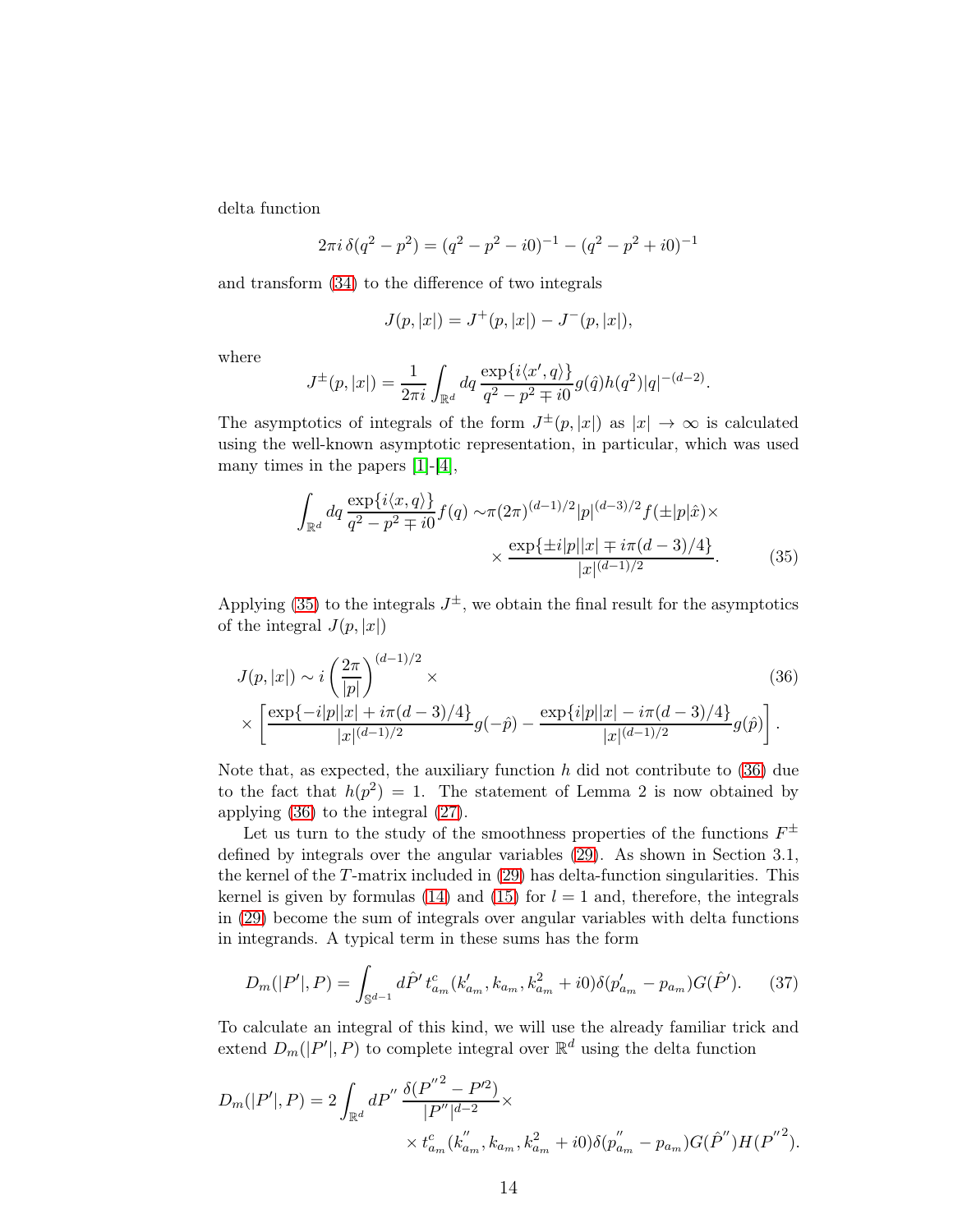Here  $P^{\prime 2} = k_{a_m}^{\prime 2} + p_{a_m}^{\prime 2}, P^{\prime\prime} = \{k_a^{\prime\prime}\}$  $a'_m, p''_a$  $a_{m}$ } and the auxiliary function of compact support H is such that  $H(P^2) = 1$ . Calculation of the obtained integral using the delta functions included in the integrand leads to the following final result

$$
D_m(|P'|, P) = \frac{(P'^2 - p_{a_m}^2)^{(d_m - 2)/2}}{|P'|^{(d-2)/2}} \times \times \int_{\mathbb{S}^{d_{m-1}}} d\hat{k}_{a_m}'' t_{a_m}^c \left( (P'^2 - p_{a_m}^2)^{1/2} \hat{k}_{a_m}'', k_{a_m}, k_{a_m}^2 + i0 \right) G \left( \frac{(P'^2 - p_{a_m}^2) \hat{k}_{a_m}''}{|P'|}, \frac{p_{a_m}}{|P'|} \right),
$$

where  $d_m = 3(N - m)$ . So, we have shown that as a result of calculating the integral over the angular variables in [\(37\)](#page-13-2), the delta-functional singularities disappear. Applying this statement to the integral [\(29\)](#page-11-4) taking into account the representations [\(13](#page-6-2) - [16\)](#page-7-0) for the T-matrix with  $l = 1$ , we see that in the expressions for the quantities  $F^{\pm}(|P'|, P; G)$  from the first part of this section all delta-functional singularities disappear.

It remains for us to show that the pole singularities of the T-matrix, described in Section 3, are smoothed by integration in the integral [\(29\)](#page-11-4). In the general case, the constructions necessary to prove this fact turn out to be rather cumbersome and we restrict ourselves here to the case  $N = 3$ . As noted in section 3.2, the T-matrix has two types of singular denominators, defined explicitly in [\(19\)](#page-8-2) and [\(24\)](#page-9-1). In [\(23\)](#page-9-2) we showed that denominators of different types do not simultaneously vanish and therefore, when investigating the integral [\(29\)](#page-11-4), they can be considered separately by choosing a suitable resolution of identity. As a result of this procedure, singular integrals of two types will appear in the expression for the integral [\(29\)](#page-11-4)

$$
I_1(|P'|, P) = \int_{\mathbb{S}^{d-1}} d\hat{P}' \frac{A_1(|P'|, \hat{P}', P)}{k_b^2(p'_a, p_b) - k_b^2 - i0},
$$
  

$$
I_2(|P'|, P) = \int_{\mathbb{S}^{d-1}} d\hat{P}' \frac{A_2(|P'|, \hat{P}', P)}{P^2 + \lambda_a^2 - p'_a^2 + i0},
$$

where numerators of integrands collect contributions of smooth functions. Note that integrals of this type have arisen and have been studied in detail in Appendix III of [\[9\]](#page-19-8). Here we give the key points in the proof of the smoothness of these integrals.

Let us consider the first integral  $I_1$ . It is convenient to represent the measure of integration in the form

$$
d\hat{P}' = (\cos \alpha)^2 (\sin \alpha)^2 d\alpha d\hat{k}'_a d\hat{p}'_a,
$$

where  $d\hat{k}'_a(d\hat{p}'_a)$  is the standard measure on the unit sphere  $\mathbb{S}^2$ , and the hyperspherical angle  $\alpha$  is defined in accordance with formulas

$$
|k'_a| = |P'| \cos \alpha, \quad |p'_a| = |P'| \sin \alpha.
$$

Let us also use the standard representation for  $d\hat{p}'_a$ 

$$
d\hat{p}'_a = \sin\theta d\theta d\phi,
$$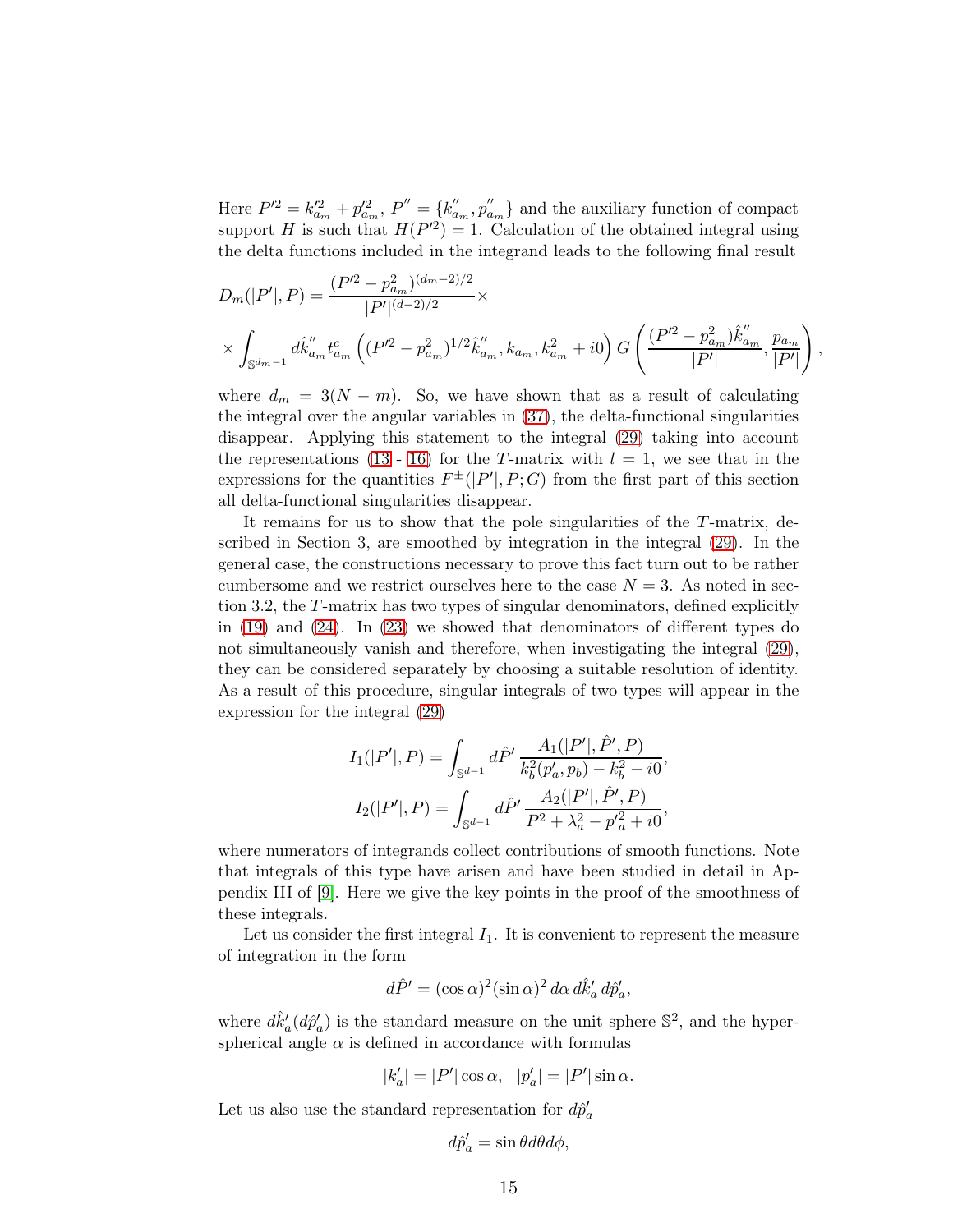where the polar angle  $\theta$  is measured from the vector  $p_b$ , so that

<span id="page-15-2"></span>
$$
\langle p'_a, p_b \rangle = |p'_a||p_b|\cos\theta.
$$

By the use of introduced variables, the integral  $I_1$  takes the form

$$
I_{1}(|P'|, P) = \int_{0}^{\pi/2} (\cos \alpha)^{2} (\sin \alpha)^{2} d\alpha \int_{\mathbb{S}^{2}} d\hat{k}'_{a} \int_{0}^{2\pi} d\phi \int_{0}^{\pi} \sin \theta d\theta \times
$$

$$
\times \frac{A_{1}(|P'|, \alpha, \hat{k}'_{a}, \phi, \theta, P)}{\frac{p_{a}^{\prime 2}}{s_{ab}^{2}} + \frac{c_{ab}^{2} p_{b}^{2}}{s_{ab}^{2}} - 2\frac{c_{ab}|p'_{a}||p_{b}|\cos \theta}{s_{ab}^{2}} - k_{b}^{2} - i0}.
$$
(38)

By substitution  $u = \cos \theta$ , the integral over the variable  $\theta$  reduces to the standard singular integral

<span id="page-15-0"></span>
$$
\int_0^\pi \sin \theta d\theta \dots = \int_{-1}^1 du \frac{B_1(u)}{u - \zeta + i0},\tag{39}
$$

where

<span id="page-15-1"></span>
$$
\zeta=\frac{\frac{p'^2_a}{s^2_{ab}}+\frac{c^2_{ab}p^2_b}{s^2_{ab}}-k^2_b}{2\frac{c_{ab}|p'_a||p_b|}{s^2_{ab}}},\ \ \, B_1=-\frac{A_1}{2\frac{c_{ab}|p'_a||p_b|}{s^2_{ab}}}.
$$

Since  $B_1(u)$  generally does not vanish at the ends of the integration interval  $(-1, 1)$ , the integral on the right-hand side of [\(39\)](#page-15-0) has logarithmic singularities, the explicit form of which is obtained by integrating in parts [\[9\]](#page-19-8)

$$
\int_{-1}^{1} du \frac{B_1(u)}{u - \zeta + i0} = \ln(1 - \zeta - i0)B_1(1) - \ln(-1 - \zeta - i0)B_1(-1) -
$$

$$
-\int_{-1}^{1} du \ln(u - \zeta - i0)\partial_u B_1(u). \tag{40}
$$

The integral on the right-hand side of [\(40\)](#page-15-1) converges absolutely and is a smooth function of  $\zeta$ . Subsequent integration with respect to the variable  $\alpha$  in [\(38\)](#page-15-2) terms from [\(40\)](#page-15-1) with weak logarithmic singularities obviously leads to the fact that  $I_1(|P'|, P)$  turns out to be a smooth function of its variables.

Consider further the integral  $I_2$ . In the same variables as  $I_1$ , this integral takes the form

$$
I_2(|P'|,P) = \int_{\mathbb{S}^2} d\hat{k}'_a \int_{\mathbb{S}^2} d\hat{p}'_a \int_0^{\pi/2} d\alpha \, \frac{(\cos \alpha)^2 (\sin \alpha)^2 A_2(|P'|, \hat{P}', P)}{P^2 + \lambda_a^2 + i0 - |P'|^2 (\sin \alpha)^2}.
$$

Inner integral over the variable  $\alpha$  by substitution  $v = (\sin \alpha)^2$  again reduces to the standard singular integral

<span id="page-15-3"></span>
$$
\int_0^{\pi/2} d\alpha \dots = \int_0^1 dv \, \frac{\sqrt{v}\sqrt{1-v}B_2(v)}{v-z-i0},\tag{41}
$$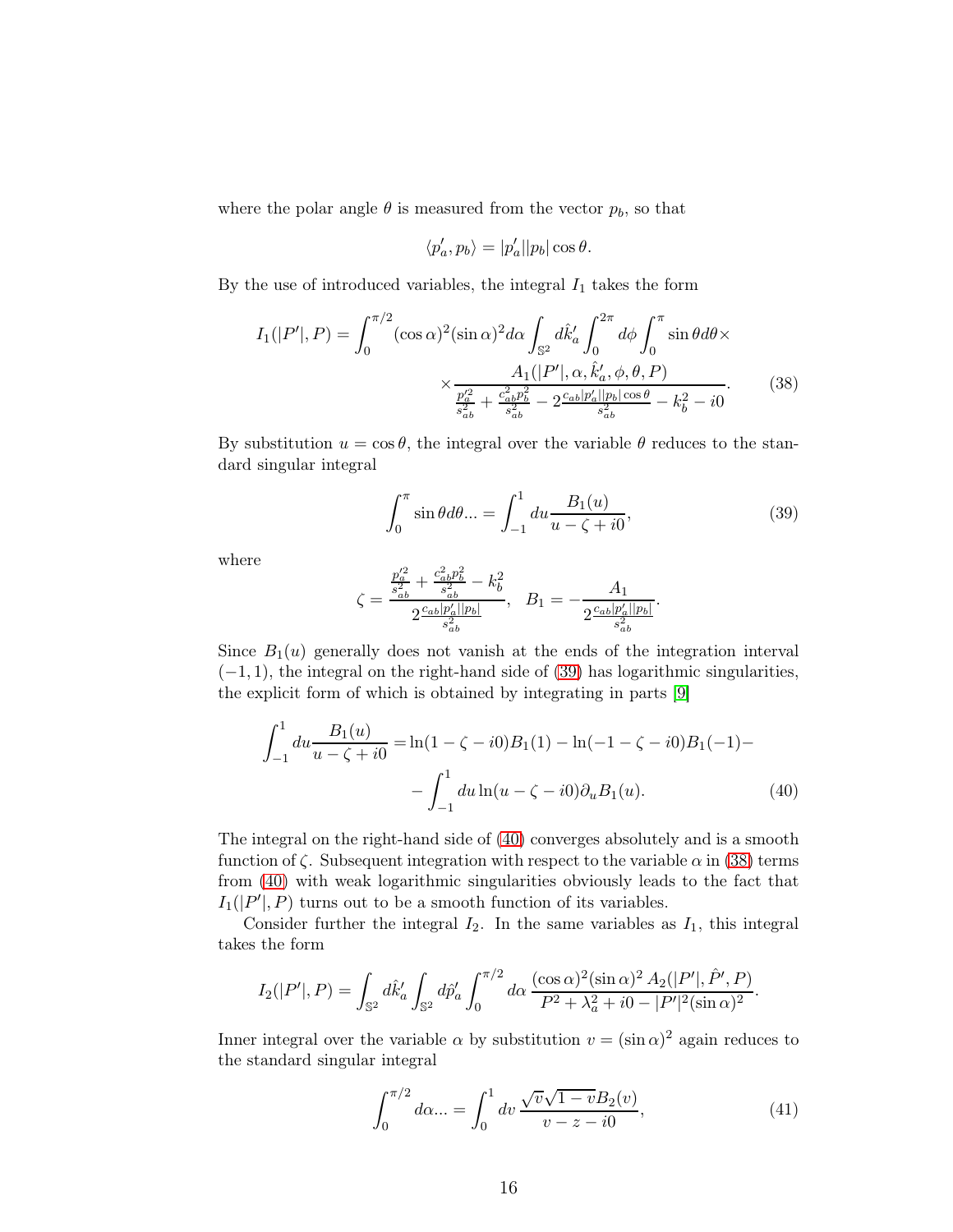with

$$
z = \frac{P^2 + \lambda_a^2}{|P'|^2}, \quad B_2 = -\frac{A_2}{2|P'|^2}.
$$

The integrand in the integral on the right-hand side of [\(41\)](#page-15-3) disappears at the ends of the interval of integration and, therefore, by virtue of Privalov's lemma [\[9\]](#page-19-8), this integral is a smooth function of the variable z behaving like  $O(z^{-1})$  for  $|z| \to \infty$ . The latter prevents the appearance of the singularity at  $|P'| \to 0$ . As a result, we find that the original integral  $I_2(|P'|, P)$  is a smooth function of its parameters.

So, we have shown that in the case  $N = 3$ , integration over the angular variables in the integral [\(29\)](#page-11-4) leads to smoothing of all the singularities of the T-matrix. It can be shown that in the case  $N > 3$  this statement will also be valid.

## 5 Scattering problem in hyperspherical representation

Hyperspherical representation for the Schrödinger equation

<span id="page-16-1"></span>
$$
(\mathbf{H}_0 + \mathbf{V} - P^2)\Psi \equiv (-\Delta_X + V(X) - P^2)\Psi(X, P) = 0
$$
 (42)

is obtained using hyperspherical coordinates for the vectors  $X$  of the configuration space  $\mathbb{R}_c^d$ :  $X = \{ \varrho = |X|, \hat{X} \}$ . The Laplace operator in these coordinates is given by the expression

$$
\Delta_X = \varrho^{-d+1} \partial_\varrho \varrho^{d-1} \partial_\varrho + \varrho^{-2} \Delta_{\mathbb{S}^{d-1}},
$$

where  $\Delta_{\mathbb{S}^{d-1}}$  is the Laplace-Beltrami operator on the unite sphere  $\mathbb{S}^{d-1}$ . The operator  $\mathbf{K}^2 = -\Delta_{\mathbb{S}^{d-1}}$  in quantum mechanical applications is called the operator of squared hypermomentum. Its spectrum and the normalized eigenfunctions are well known satisfying the equation

$$
\mathbf{K}^{2}Y_{[K]}(\hat{X}) = K(K + d - 2)Y_{[K]}(\hat{X}),
$$

where K is non negative integer and  $[K]$  denotes a multi-index, which includes, in addition to  $K$ , a set of integer indices, the specific form of which depends on the choice of local coordinates on the unit sphere  $\mathbb{S}^{d-1}$ . The form of the eigenfunctions  $Y_{[K]}(\hat{X})$  also depends on this choice. A very general approach to the construction of these functions is given in [\[10\]](#page-19-9) and the monograph [\[11\]](#page-19-10) contains many useful formulas for hyperspherical harmonics and literature references. In the hyperspherical representation, the wave function  $\Psi$  is given by an expansion in terms of the full set of hyperspherical functions  $Y_{[K]}(\hat{X})\overline{Y}_{[N]}(\hat{P})$ 

<span id="page-16-0"></span>
$$
\Psi(X, P) = \sum_{[K]} \sum_{[N]} \Psi_{[K][N]}(\varrho, |P|) Y_{[K]}(\hat{X}) \overline{Y}_{[N]}(\hat{P}).
$$
\n(43)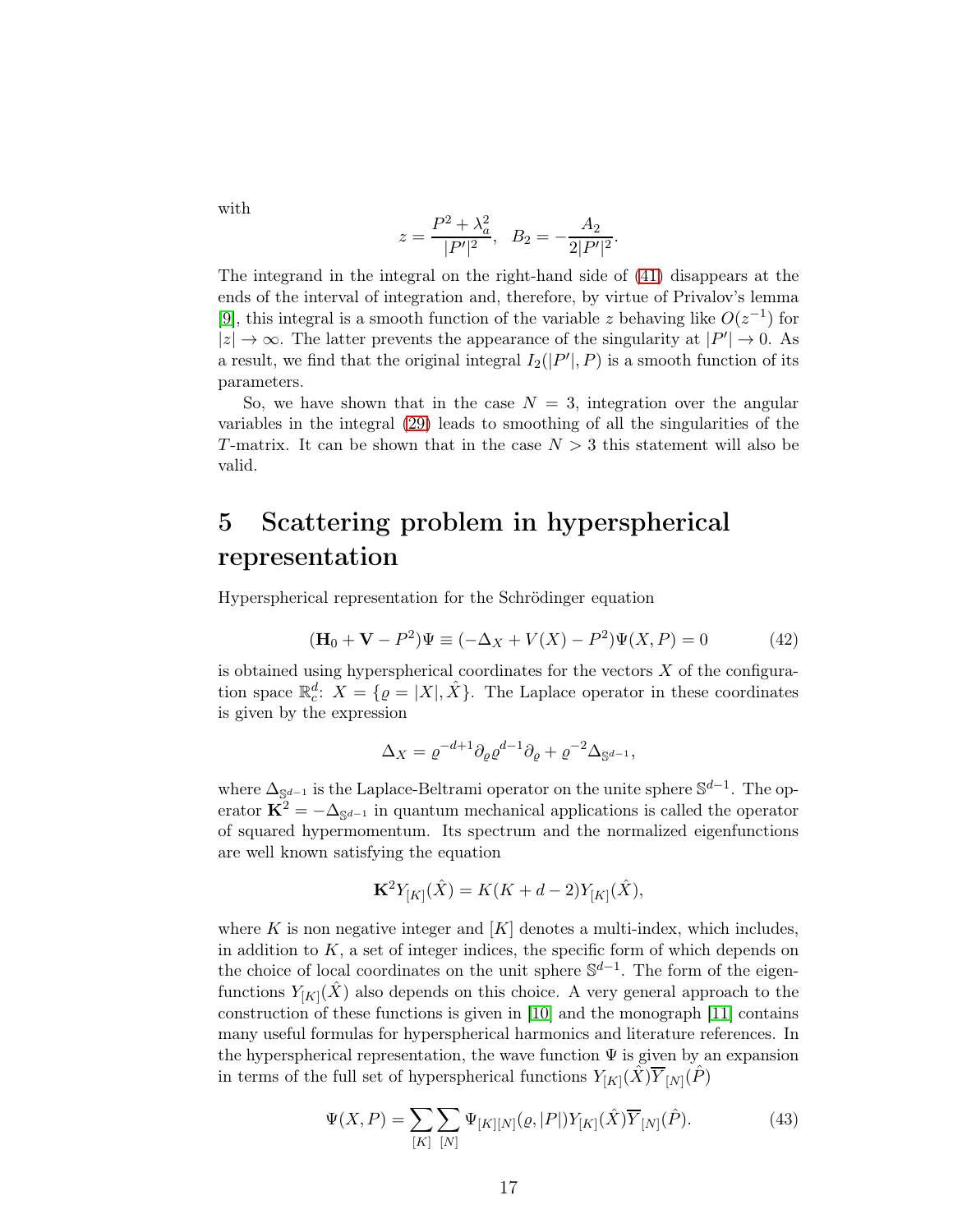The coefficients in the expansion [\(43\)](#page-16-0), called the partial components, are determined by the integrals

<span id="page-17-1"></span>
$$
\Psi_{[K][N]}(\varrho,|P|) = \int_{\mathbb{S}^{d-1}} d\hat{P} \, Y_{[N]}(\hat{P}) \int_{\mathbb{S}^{d-1}} d\hat{X} \, \Psi(X,P) \overline{Y}_{[K]}(\hat{X}). \tag{44}
$$

By a standard technique, the Schrödinger equation  $(42)$  is reduced to the system of equations for the partial components

$$
\left\{-\varrho^{-d+1}\partial_{\varrho}\varrho^{d-1}\partial_{\varrho} + \varrho^{-2}K(K+d-2) - P^2\right\}\Psi_{[K][N]}(\varrho,|P|) = -\sum_{[K']} V_{[K][K']}(\varrho)\Psi_{[K'][N]}(\varrho,|P|)
$$
(45)

with potential matrix

<span id="page-17-0"></span>
$$
V_{[K][K']}(q) = \int_{\mathbb{S}^{d-2}} d\hat{X} \, \overline{Y}_{[K]}(\hat{X}) V(\varrho \hat{X}) Y_{[K']}(\hat{X}).
$$

The scattering problem for the system of equations [\(45\)](#page-17-0) consists in finding a solution that satisfies certain asymptotic boundary conditions as  $\varrho \to \infty$  for the partial components of wave function [\(44\)](#page-17-1). The most direct method for constructing these conditions is their derivation from the asymptotic properties of the total wave function of a system of  $N$  particles  $(7)$ . The key means for this is the weak asymptotics [\(30\)](#page-11-1). Applying this formula to the inner integral over  $\hat{X}$  with  $G = \overline{Y}_{[K]}$  and then integrating over  $\hat{P}$  using the relation

<span id="page-17-3"></span><span id="page-17-2"></span>
$$
\int_{\mathbb{S}^{d-1}} d\hat{P} \, \overline{Y}_{[K]}(-\hat{P}) Y_{[N]}(\hat{P}) = (-1)^K \delta_{[K][N]},
$$

we obtain the required result

$$
\Psi_{[K][N]}(\varrho, |P|) \sim N_d(|P|) \times \times \left\{ Q_d^{-}(|P|, \varrho) (-1)^K \delta_{[K][N]} - Q_d^{+}(|P|, \varrho) S_{[K][N]}(|P|) \right\}. \tag{46}
$$

Here the elements of the S-matrix  $S_{[K][N]}(|P|)$  according to [\(31\)](#page-11-2) are given by the expression

$$
S_{[K][N]}(|P|) = \delta_{[K][N]} - i\pi |P|^{d-2} \int_{\mathbb{S}^{d-1}} d\hat{P} Y_{[N]}(\hat{P}) F^+(|P|, P; \overline{Y}_{[K]}). \tag{47}
$$

The quantities  $S_{[K][N]}(|P|)$  are formal matrix elements of the kernel [\(32\)](#page-11-3), however, since the N-particle T-matrix contains singular terms, the calculation of the integrals in matrix elements requires care and should be done according to the formula [\(47\)](#page-17-2).

Here it is appropriate to return to the question of asymptotic filtration. The leading terms of the asymptotics of the partial components in [\(46\)](#page-17-3) contain elements of the S-matrix, directly related to only one of the matrix elements of the N-particle scattering operator corresponding to transitions between the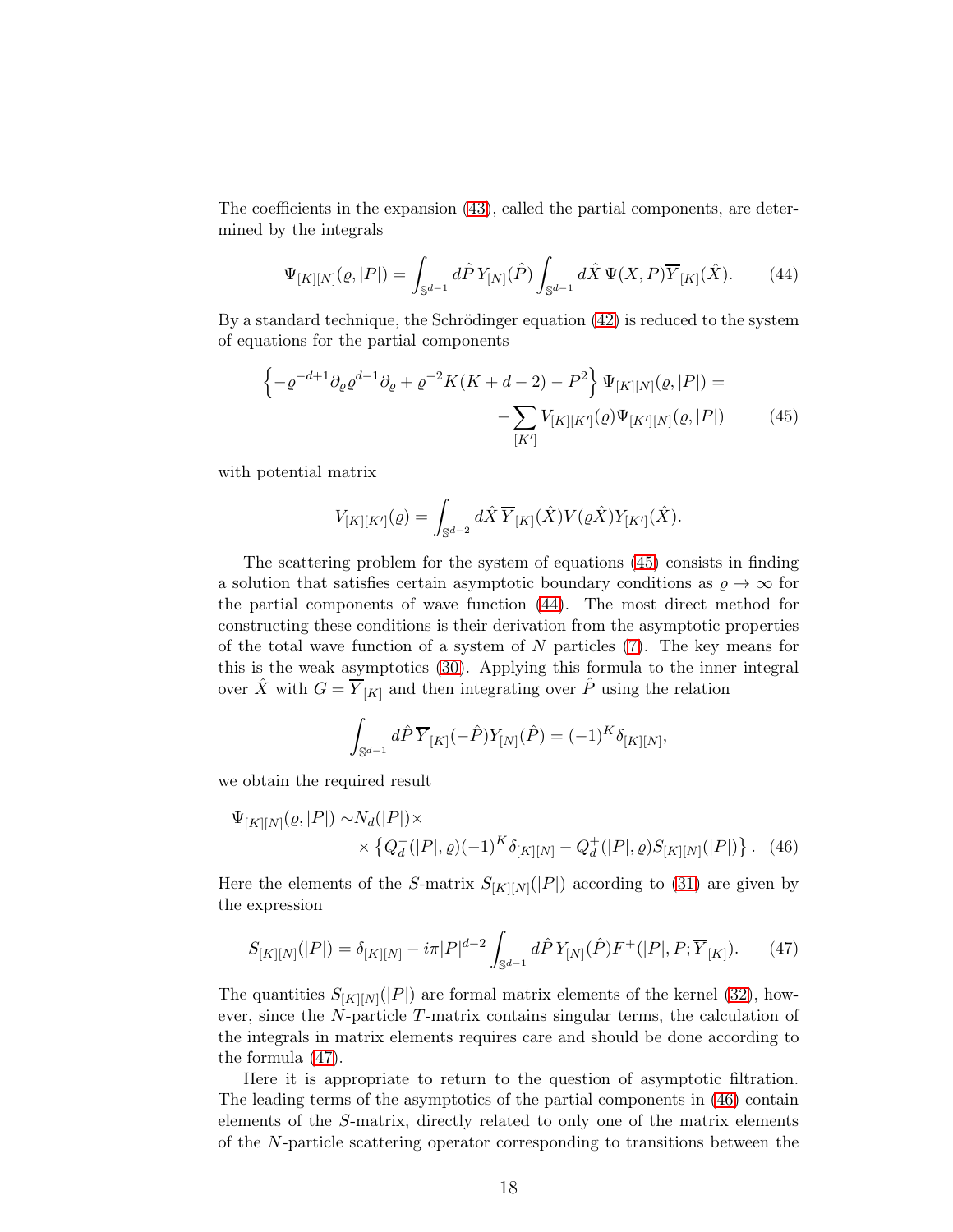scattering channels, in which all particles move asymptotically freely. The kernel of this element of the scattering operator is expressed in terms of the T-matrix by the formula [\[4,](#page-19-3) [9\]](#page-19-8)

<span id="page-18-0"></span>
$$
S_{00}(P',P) = \delta(P'-P) - 2\pi i \delta(P'^2 - P^2) T(P',P,P^2 + i0). \tag{48}
$$

An integral operator with kernel [\(48\)](#page-18-0) acts on an arbitrary function by the formula

$$
\int_{\mathbb{R}^d} dP' S_{00}(P', P) \hat{f}(P') =
$$
\n
$$
\int_{\mathbb{S}^{d-1}} d\hat{P}' [\delta(\hat{P}', \hat{P}) - i\pi |P|^{d-2} T(|P|\hat{P}', P, P^2 + i0)] \hat{f}(|P|\hat{P}').
$$

The kernel in square brackets is called the restriction of  $S_{00}$  to the energy surface and coincides with the kernel [\(32\)](#page-11-3), whose matrix elements form the matrix  $S_{[K][N]}$ .

We have completed the formulation of the scattering problem for a system of N particles in a continuum in hyperspherical representation by formulating equations for the partial components of the wave function [\(45\)](#page-17-0) and asymptotic boundary conditions [\(46\)](#page-17-3).

### 6 Conclusion

We have obtained weak asymptotics of the wave functions of quantum systems of N particles corresponding to the initial states with free particles. In contrast to the coordinate asymptotics of such wave functions in the complete configuration space, which have an extremely complex structure, the leading terms of weak asymptotics are described by a superposition of standard incoming and outgoing spherical waves of the corresponding dimension. The coefficients of this superposition are the amplitudes expressed in terms of one of the matrix elements of the total N-particle scattering operator corresponding to transitions between asymptotic states in which all N particles are free both before and after the interaction. The processes of formation of bound states of subsystems (reactions) and processes of rescattering of particles do not contribute to the leading terms of weak asymptotics. This phenomenon of asymptotic filtering, previously unknown, allows us to formulate correct asymptotic boundary conditions for the partial components of the  $N$  particle wave function in the hyperspherical representation widely used in applications. The latter makes it possible to abandon the phenomenological concept of "democratic" scattering [\[11\]](#page-19-10), within the framework of which it was assumed that in the process of collisions only elastic processes are possible without reactions and consecutive rescattering of subsystems. Although these assumptions obviously cannot be physically substantiated, they had to be used for quite a long time in applications due to the lack of exact and correct asymptotic representations for the partial components of wave functions obtained from first principles. The results